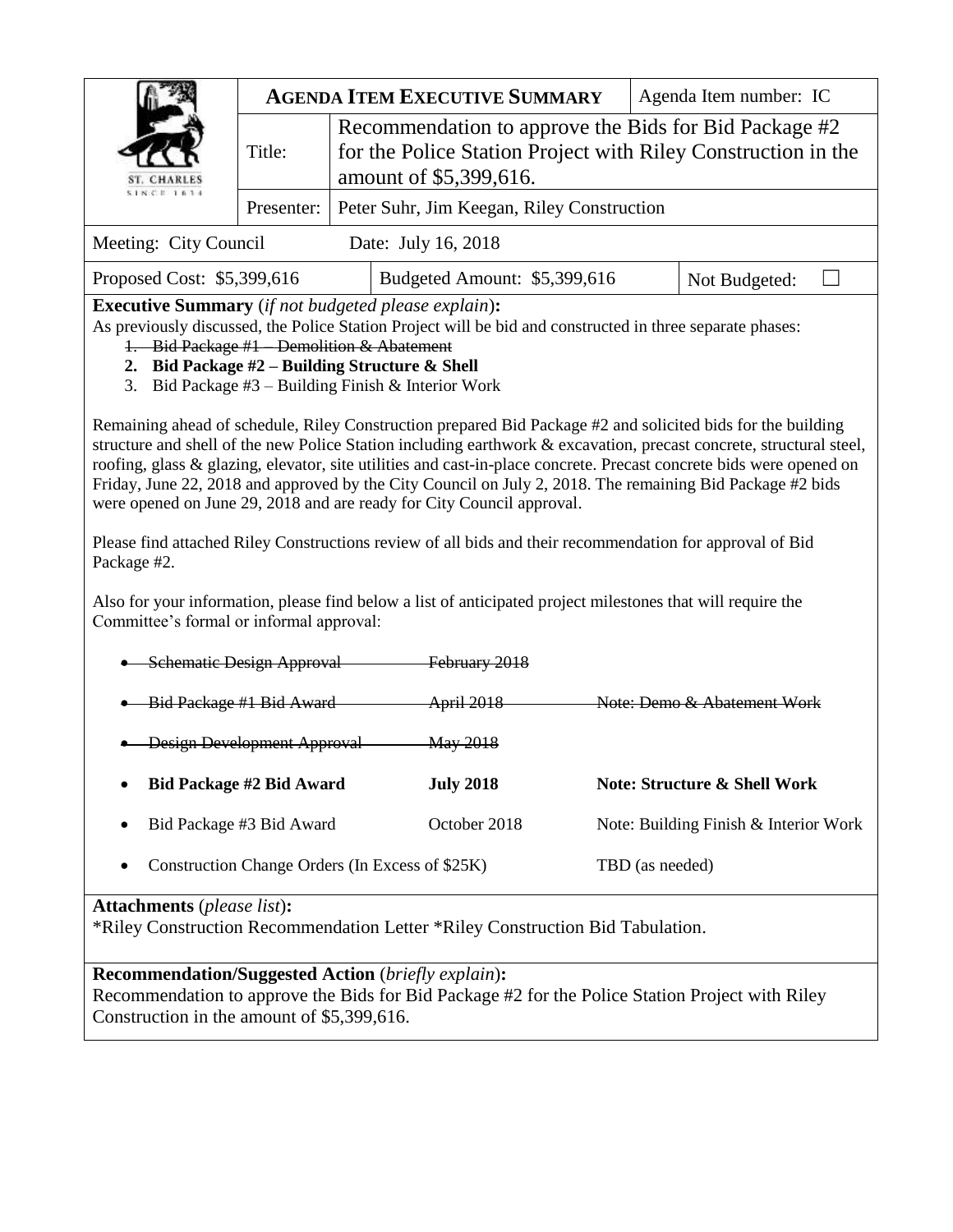

Mr. Peter Suhr Director of Public Works CITY OF ST. CHARLES Two East Main Street St. Charles, IL 60174

RE: Riley Construction Company, Inc. Contractor Recommendations Bid for BP #2.0330 – Cast-in-Place Concrete Bid for BP #2.0510 – Structural Steel & Misc. Metals Bid for BP #2.0750 – Roofing Bid for BP #2.0880 – Glass & Glazing Bid for BP #2.1420 – Elevators Bid for BP #2.3200 – Earthwork & Excavation Bid for BP #2.3300 – Site Utilities Bid for BP #2.3310 – Underground Storage Tank Removal

Mr. Suhr:

On behalf of Riley Construction Company, Inc., we are recommending the following awards for the Police Station Project:

| <b>Contract</b>                           | Contractor                       | Recommended |
|-------------------------------------------|----------------------------------|-------------|
|                                           |                                  | Amount      |
| 2.0330 - Cast-in-Place Concrete           | Eagle Concrete                   | \$809,900   |
| 2.0510 - Structural Steel & Misc. Metals  | <b>McKinney Steel</b>            | \$881,600   |
| $2.0750 -$ Roofing                        | <b>Metal Masters</b>             | \$406,437   |
| 2.0880 - Glass & Glazing                  | <b>Illinois Contract Glazing</b> | \$566,483   |
| $2.1420 - Elevators$                      | <b>Schindler Elevators</b>       | \$107,000   |
| 2.3200 - Earthwork & Excavation           | S&K Excavating and               | \$613,000   |
|                                           | Trucking Inc                     |             |
| 2.3300 - Site Utilities                   | <b>Stark and Sons Trenching</b>  | \$1,344,825 |
|                                           | <b>Inc</b>                       |             |
| 2.3310 - Underground Storage Tank Removal | <b>RW Collins</b>                | \$85,000    |
|                                           | <b>Subtotal of Base Bids</b>     | \$4,814,245 |

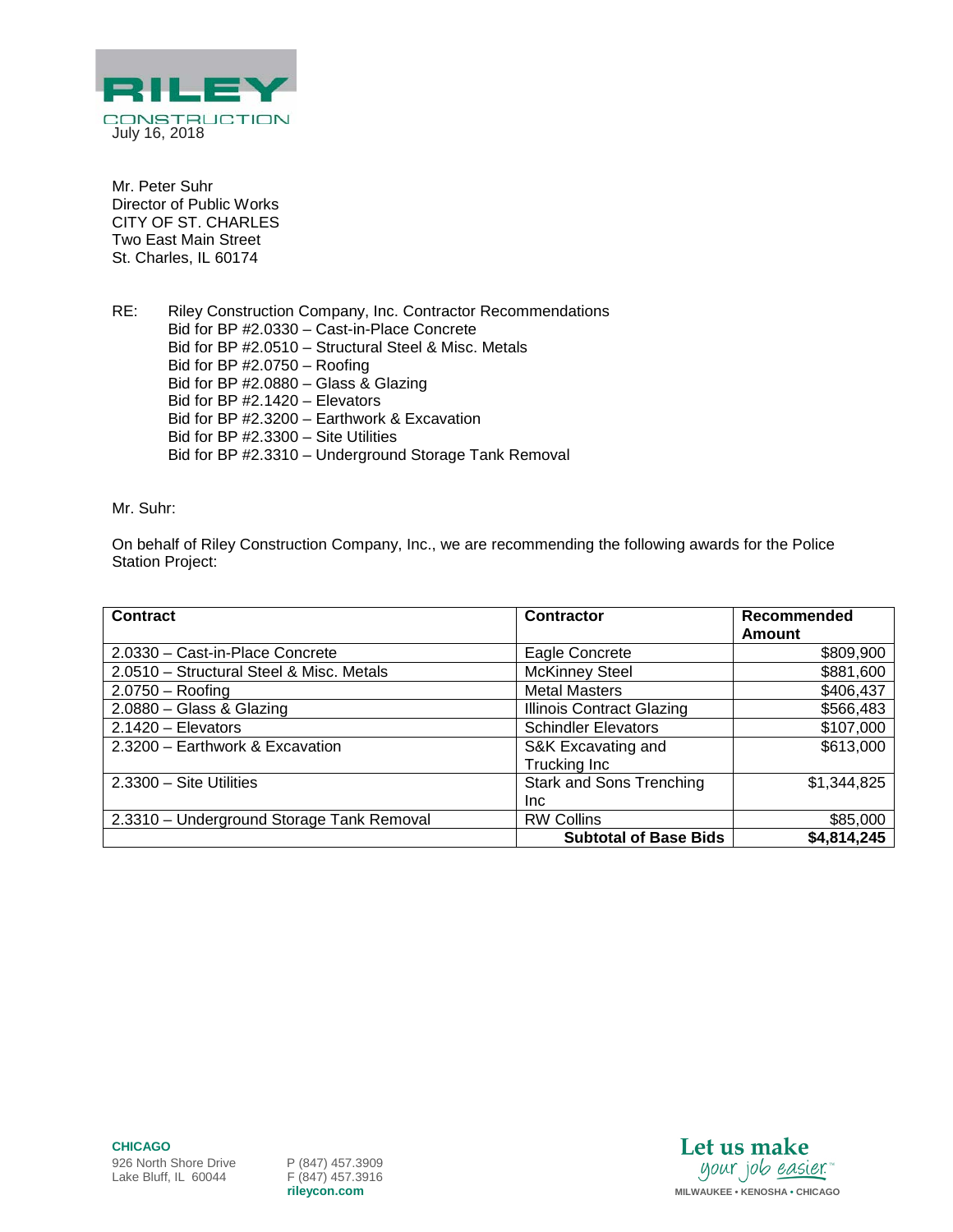

On behalf of Riley Construction Company, Inc., we are recommending the following alternates be accepted by the City of St. Charles for the Police Station Project:

| <b>Alternate Description</b>                                                        | <b>Recommended</b>                                  | Recommended<br>Amount |
|-------------------------------------------------------------------------------------|-----------------------------------------------------|-----------------------|
| ADD: Additional Six (6) Rows of Underground Detention:<br>Value = $$431,100$        | Yes                                                 | \$431,100             |
| ADD: Maintenance Bay at Sally Port: Value = \$63,923                                | Yes                                                 | \$63,923              |
| ADD: Thin brick veneer at all precast wall panels: Value<br>$=$ \$157.120           | N <sub>0</sub>                                      |                       |
| ADD: Colored concrete mix at all precast wall panels:<br>Value = $$113,000$         | No.                                                 |                       |
| DEDUCT: Asphaltic coatings at precast wall panel<br>connections: $Value = ($2,000)$ | No                                                  |                       |
| DEDUCT: Ballasted EPDM roof in lieu of adhered EPDM<br>roof: Value = $(\$70,000)$   | <b>No</b>                                           |                       |
| ADD: PVC roof in lieu of adhered EPDM Roof: Value =<br>\$71.348                     | Yes                                                 | \$71,348              |
| ADD: Precast stairs in lieu of metal pan stairs: Value =<br>\$19,000                | Yes                                                 | \$19,000              |
| ADD: Water main along $14^{\text{th}}$ street: Value = \$140,005                    | Maybe                                               |                       |
|                                                                                     | <b>Subtotal of Recommended</b><br><b>Alternates</b> | \$585,371             |

### **Total Recommended Value Bid Package #2 (Including Recommended Alternates) \$5,399,616**

Please refer to the attached bid tabulations for a detailed breakdown of the bids received.

Sincerely,

**RILEY CONSTRUCTION COMPANY, INC.**

Thurste S. Spa

Christopher M. Siefert, LEED AP Vice President of Strategic Projects

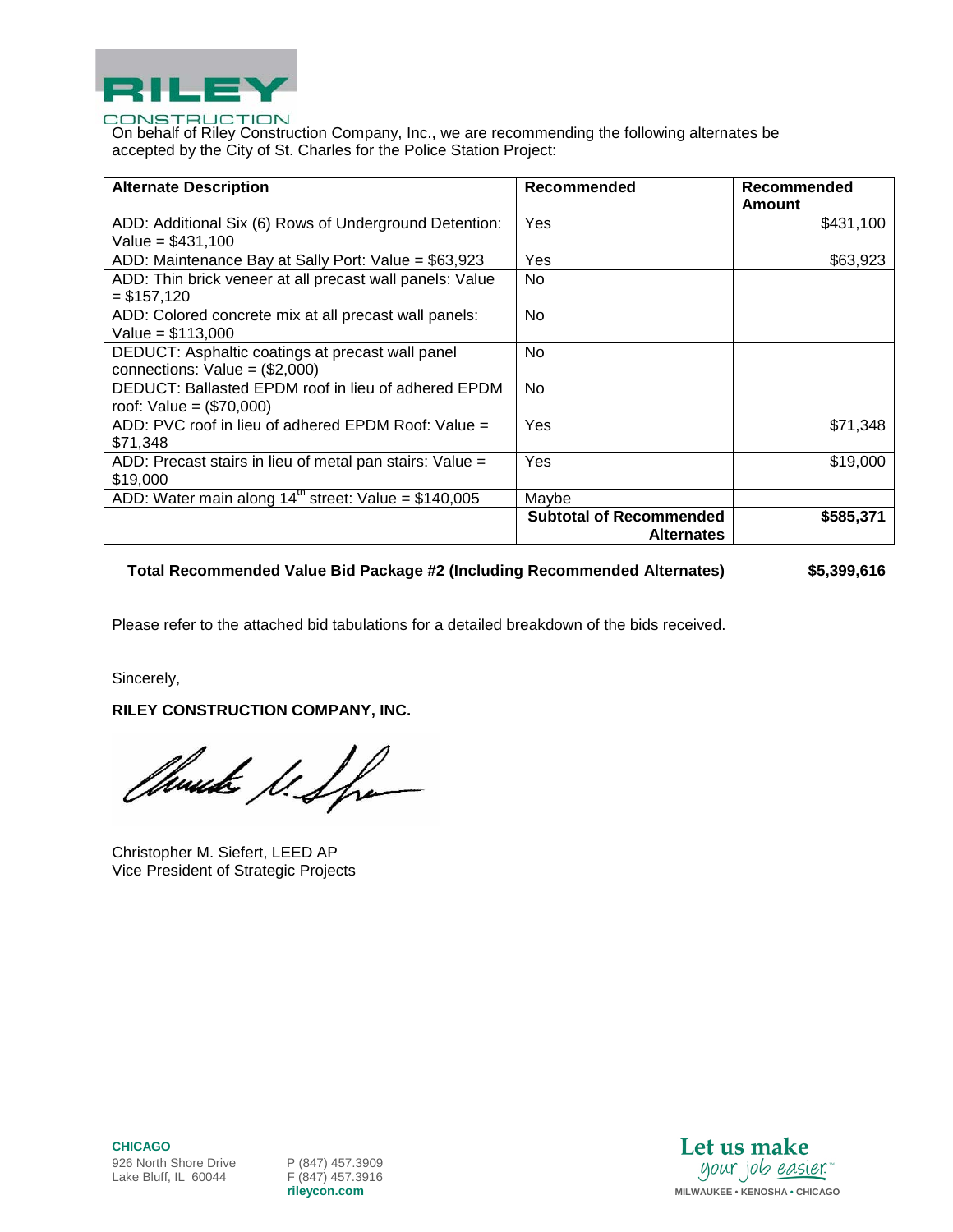|                                                                                                                                                                                                                                                                                                                                                                                                                                                                                                                                                 |                                                                    |                                                                                        | <b>AGENDA ITEM EXECUTIVE SUMMARY</b>                                                                        |  | Agenda Item number: 6.b                 |  |  |  |  |  |  |
|-------------------------------------------------------------------------------------------------------------------------------------------------------------------------------------------------------------------------------------------------------------------------------------------------------------------------------------------------------------------------------------------------------------------------------------------------------------------------------------------------------------------------------------------------|--------------------------------------------------------------------|----------------------------------------------------------------------------------------|-------------------------------------------------------------------------------------------------------------|--|-----------------------------------------|--|--|--|--|--|--|
|                                                                                                                                                                                                                                                                                                                                                                                                                                                                                                                                                 | Title:                                                             |                                                                                        | Recommendation to Award the Bids for Bid Package #2 for                                                     |  |                                         |  |  |  |  |  |  |
| <b>ST. CHARLES</b>                                                                                                                                                                                                                                                                                                                                                                                                                                                                                                                              |                                                                    | the Police Station Project<br>Presenter:<br>Peter Suhr, Jim Keegan, Riley Construction |                                                                                                             |  |                                         |  |  |  |  |  |  |
| SINCE 1834                                                                                                                                                                                                                                                                                                                                                                                                                                                                                                                                      |                                                                    |                                                                                        |                                                                                                             |  |                                         |  |  |  |  |  |  |
| Meeting: City Council                                                                                                                                                                                                                                                                                                                                                                                                                                                                                                                           |                                                                    |                                                                                        | Date: July 16, 2018                                                                                         |  |                                         |  |  |  |  |  |  |
| Proposed Cost: \$5,399,616<br>Budgeted Amount: \$5,399,616<br>Not Budgeted:<br><b>Executive Summary</b> (if not budgeted please explain):                                                                                                                                                                                                                                                                                                                                                                                                       |                                                                    |                                                                                        |                                                                                                             |  |                                         |  |  |  |  |  |  |
| As previously discussed, the Police Station Project will be bid and constructed in three separate phases:<br>1. Bid Package #1 Demolition & Abatement<br>2. Bid Package $#2$ – Building Structure & Shell<br>3. Bid Package $#3$ – Building Finish & Interior Work                                                                                                                                                                                                                                                                              |                                                                    |                                                                                        |                                                                                                             |  |                                         |  |  |  |  |  |  |
| Remaining ahead of schedule, Riley Construction prepared Bid Package #2 and solicited bids for the building<br>structure and shell of the new Police Station including earthwork & excavation, precast concrete, structural steel,<br>roofing, glass & glazing, elevator, site utilities and cast-in-place concrete. Precast concrete bids were opened on<br>Friday, June 22, 2018 and approved by the City Council on July 2, 2018. The remaining Bid Package #2 bids<br>were opened on June 29, 2018 and are ready for City Council approval. |                                                                    |                                                                                        |                                                                                                             |  |                                         |  |  |  |  |  |  |
| Package #2.                                                                                                                                                                                                                                                                                                                                                                                                                                                                                                                                     |                                                                    |                                                                                        | Please find attached Riley Constructions review of all bids and their recommendation for approval of Bid    |  |                                         |  |  |  |  |  |  |
| Committee's formal or informal approval:                                                                                                                                                                                                                                                                                                                                                                                                                                                                                                        |                                                                    |                                                                                        | Also for your information, please find below a list of anticipated project milestones that will require the |  |                                         |  |  |  |  |  |  |
| Schematic Design Approval                                                                                                                                                                                                                                                                                                                                                                                                                                                                                                                       |                                                                    |                                                                                        | February 2018                                                                                               |  |                                         |  |  |  |  |  |  |
| Bid Package #1 Bid Award                                                                                                                                                                                                                                                                                                                                                                                                                                                                                                                        |                                                                    |                                                                                        | April 2018                                                                                                  |  | Note: Demo & Abatement Work             |  |  |  |  |  |  |
|                                                                                                                                                                                                                                                                                                                                                                                                                                                                                                                                                 | Design Development Approval                                        |                                                                                        | May 2018                                                                                                    |  |                                         |  |  |  |  |  |  |
|                                                                                                                                                                                                                                                                                                                                                                                                                                                                                                                                                 | Bid Package #2 Bid Award                                           |                                                                                        | <b>July 2018</b>                                                                                            |  | <b>Note: Structure &amp; Shell Work</b> |  |  |  |  |  |  |
|                                                                                                                                                                                                                                                                                                                                                                                                                                                                                                                                                 | Bid Package #3 Bid Award                                           |                                                                                        | October 2018                                                                                                |  | Note: Building Finish & Interior Work   |  |  |  |  |  |  |
|                                                                                                                                                                                                                                                                                                                                                                                                                                                                                                                                                 | Construction Change Orders (In Excess of \$25K)<br>TBD (as needed) |                                                                                        |                                                                                                             |  |                                         |  |  |  |  |  |  |
| <b>Attachments</b> (please list):<br>*Riley Construction Recommendation Letter *Riley Construction Bid Tabulation.                                                                                                                                                                                                                                                                                                                                                                                                                              |                                                                    |                                                                                        |                                                                                                             |  |                                         |  |  |  |  |  |  |
| <b>Recommendation/Suggested Action (briefly explain):</b><br>Recommendation to approve the Bids for Bid Package #2 for the Police Station Project with Riley<br>Construction in the amount of \$5,399,616.                                                                                                                                                                                                                                                                                                                                      |                                                                    |                                                                                        |                                                                                                             |  |                                         |  |  |  |  |  |  |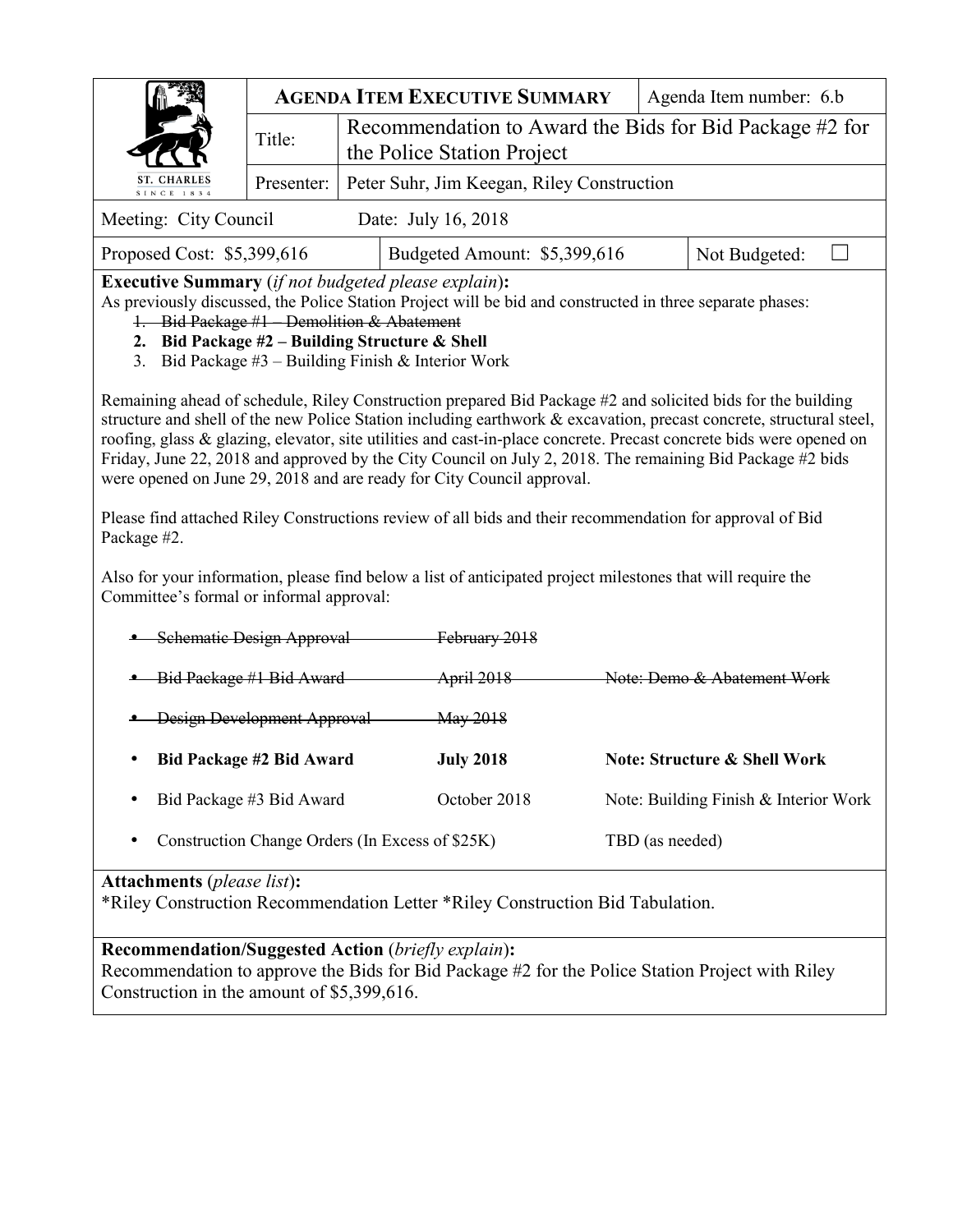

July 16, 2018

Mr. Peter Suhr Director of Public Works CITY OF ST. CHARLES Two East Main Street St. Charles, IL 60174

RE: Riley Construction Company, Inc. Contractor Recommendations Bid for BP #2.0330 – Cast-in-Place Concrete Bid for BP #2.0510 – Structural Steel & Misc. Metals Bid for BP #2.0750 – Roofing Bid for BP #2.0880 – Glass & Glazing Bid for BP #2.1420 – Elevators Bid for BP #2.3200 – Earthwork & Excavation Bid for BP #2.3300 – Site Utilities Bid for BP #2.3310 – Underground Storage Tank Removal

Mr. Suhr:

On behalf of Riley Construction Company, Inc., we are recommending the following awards for the Police Station Project:

| <b>Contract</b>                           | <b>Contractor</b>                | Recommended |
|-------------------------------------------|----------------------------------|-------------|
|                                           |                                  | Amount      |
| 2.0330 - Cast-in-Place Concrete           | Eagle Concrete                   | \$809,900   |
| 2.0510 - Structural Steel & Misc. Metals  | <b>McKinney Steel</b>            | \$881,600   |
| $2.0750 -$ Roofing                        | <b>Metal Masters</b>             | \$406,437   |
| 2.0880 - Glass & Glazing                  | <b>Illinois Contract Glazing</b> | \$566,483   |
| $2.1420 - Elevators$                      | <b>Schindler Elevators</b>       | \$107,000   |
| 2.3200 - Earthwork & Excavation           | S&K Excavating and               | \$613,000   |
|                                           | Trucking Inc                     |             |
| $2.3300 -$ Site Utilities                 | <b>Stark and Sons Trenching</b>  | \$1,344,825 |
|                                           | Inc.                             |             |
| 2.3310 - Underground Storage Tank Removal | <b>RW Collins</b>                | \$85,000    |
|                                           | <b>Subtotal of Base Bids</b>     | \$4,814,245 |

**CHICAGO** 

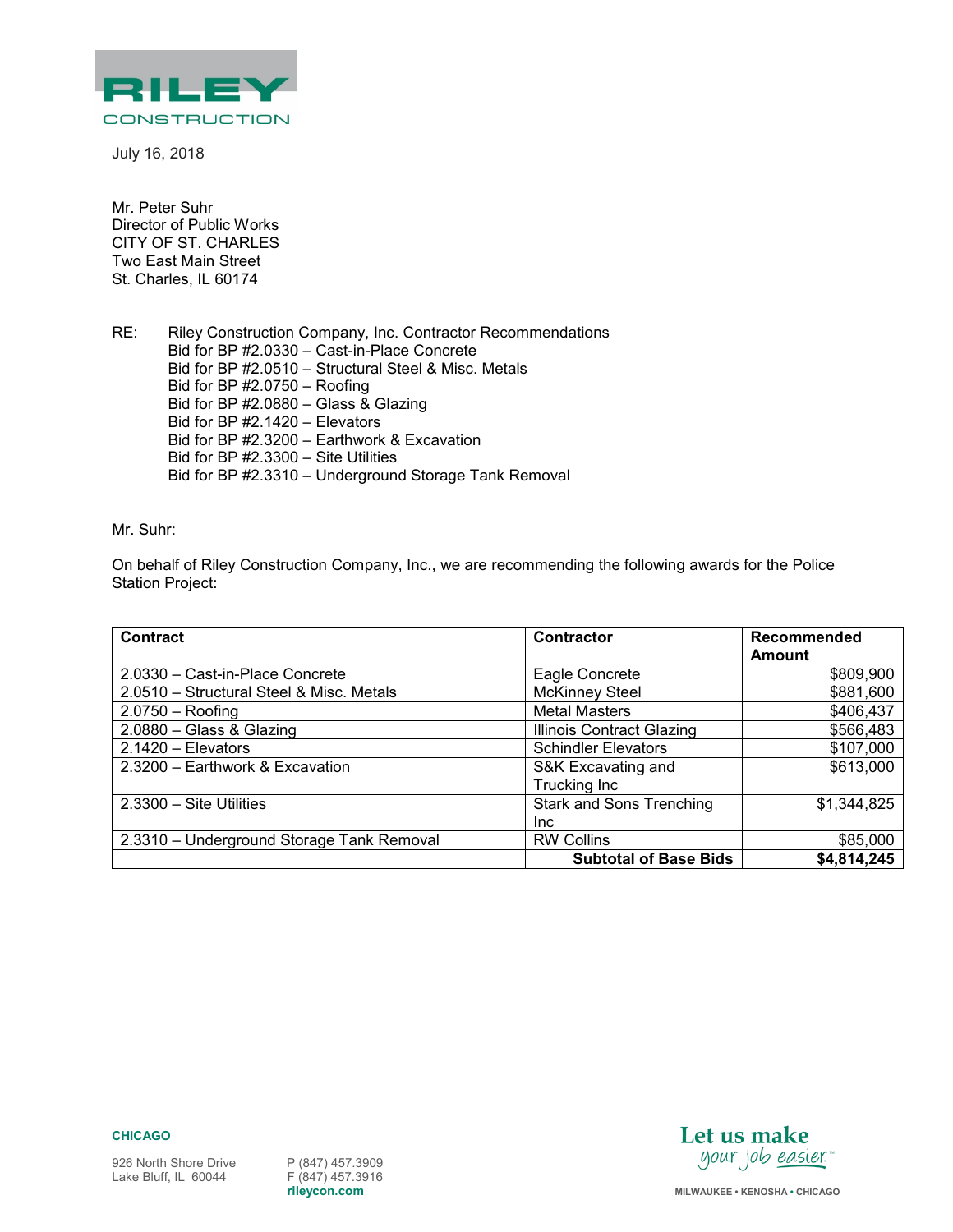

On behalf of Riley Construction Company, Inc., we are recommending the following alternates be accepted by the City of St. Charles for the Police Station Project:

| <b>Alternate Description</b>                                                         | Recommended                                         | Recommended<br>Amount |
|--------------------------------------------------------------------------------------|-----------------------------------------------------|-----------------------|
| ADD: Additional Six (6) Rows of Underground Detention:<br>Value = $$431,100$         | Yes                                                 | \$431,100             |
| ADD: Maintenance Bay at Sally Port: Value = \$63,923                                 | Yes                                                 | \$63,923              |
| ADD: Thin brick veneer at all precast wall panels: Value<br>$=$ \$157,120            | No                                                  |                       |
| ADD: Colored concrete mix at all precast wall panels:<br>Value = $$113,000$          | No                                                  |                       |
| DEDUCT: Asphaltic coatings at precast wall panel<br>connections: Value = $(\$2,000)$ | No                                                  |                       |
| DEDUCT: Ballasted EPDM roof in lieu of adhered EPDM<br>roof: Value = $(\$70,000)$    | No                                                  |                       |
| ADD: PVC roof in lieu of adhered EPDM Roof: Value =<br>\$71,348                      | Yes                                                 | \$71,348              |
| ADD: Precast stairs in lieu of metal pan stairs: Value =<br>\$19,000                 | Yes                                                 | \$19,000              |
| ADD: Water main along $14th$ street: Value = \$140,005                               | Maybe                                               |                       |
|                                                                                      | <b>Subtotal of Recommended</b><br><b>Alternates</b> | \$585,371             |

### **Total Recommended Value Bid Package #2 (Including Recommended Alternates) \$5,399,616**

Please refer to the attached bid tabulations for a detailed breakdown of the bids received.

Sincerely,

**RILEY CONSTRUCTION COMPANY, INC.** 

Church le Spa

Christopher M. Siefert, LEED AP Vice President of Strategic Projects



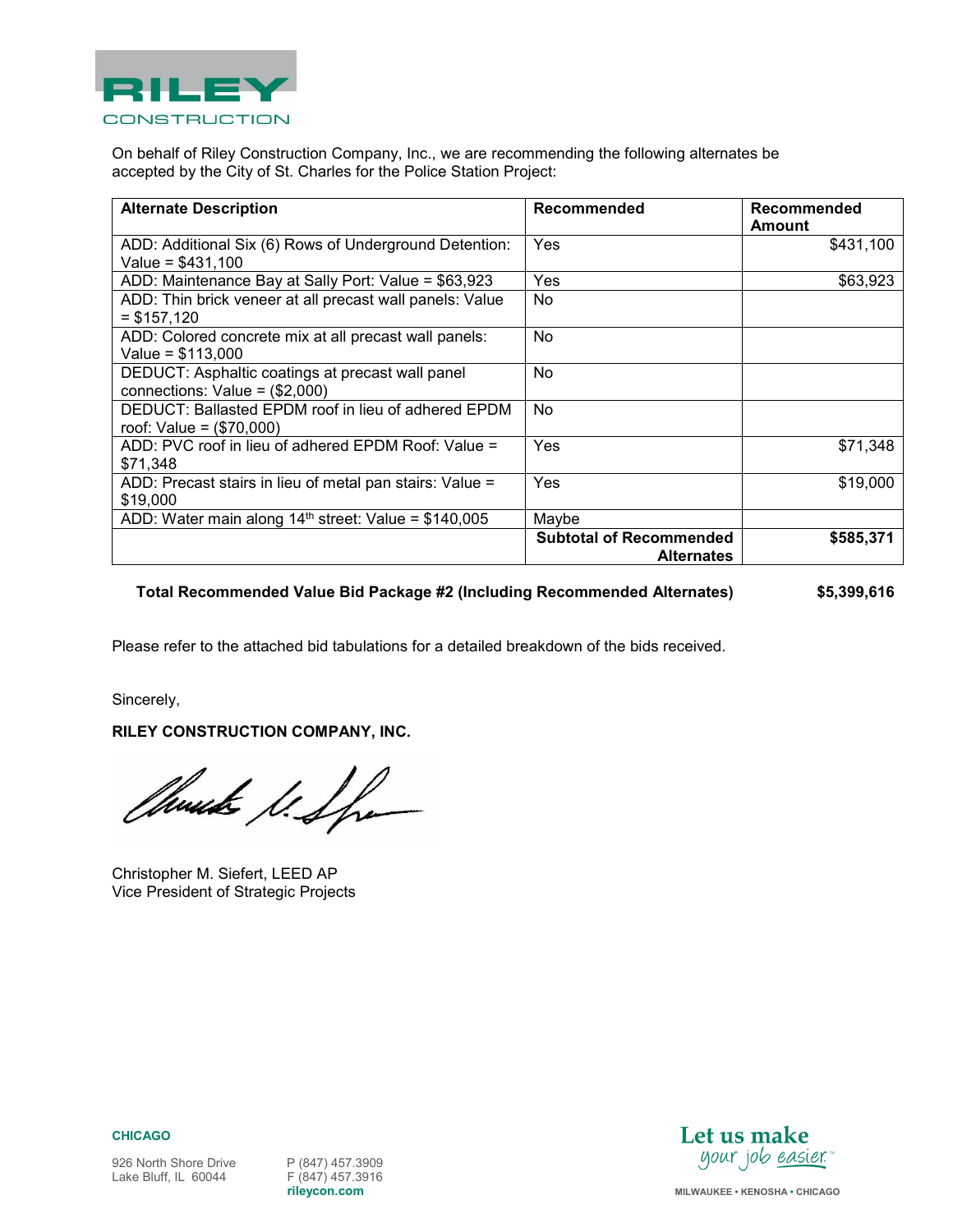

|                                            |                                 | <b>Project: St. Charles Police Station</b>         |
|--------------------------------------------|---------------------------------|----------------------------------------------------|
|                                            |                                 | Location: 1515 W. Main Street St. Charles IL 60174 |
|                                            |                                 | <b>Owner:</b> City of St. Charles                  |
|                                            |                                 | <b>Architect: FGM Architects</b>                   |
| <b>Bid Package #: 2.0330</b>               | <b>Budget Value: \$ 925,784</b> |                                                    |
| <b>Description: Cast-In-Place Concrete</b> | Pre-Award Date: July 9, 2018    |                                                    |
|                                            | Attendees:                      |                                                    |
| Bid Due Date: June 29, 2018                |                                 |                                                    |

**Bid Due Date:**June 29, 2018**Bid Due Time:** 2pm

|                                                        | <b>Eagle Concrete</b>   | <b>M/M Peters</b><br>Construction                                                             | Manusos G.C.           | Riley<br>Construction | Schaefgas<br><b>Brothers</b> | <b>Builders</b><br>Concrete | Construct<br>Connect |        | <b>Daker Corporation Elliott Construction</b> | Lindblad<br>Construction | <b>Lorusso Cement</b><br><b>Contractors</b> |
|--------------------------------------------------------|-------------------------|-----------------------------------------------------------------------------------------------|------------------------|-----------------------|------------------------------|-----------------------------|----------------------|--------|-----------------------------------------------|--------------------------|---------------------------------------------|
| <b>SCOPE DESCRIPTION</b>                               |                         |                                                                                               |                        |                       |                              | <b>CONTRACTOR</b>           |                      |        |                                               |                          |                                             |
| <b>Base Bid</b>                                        | 809,900                 | 898,903<br>- \$                                                                               | 938,000<br>- \$        | 891,780<br>\$         | $954,000$ \$<br>- 35         | 815,470                     | NO BID               | NO BID | NO BID                                        | NO BID                   | NO BID                                      |
|                                                        |                         |                                                                                               |                        |                       |                              |                             |                      |        |                                               |                          |                                             |
|                                                        |                         |                                                                                               |                        |                       |                              |                             |                      |        |                                               |                          |                                             |
| Subtotal \$                                            | 809,900 \$              | 898.903                                                                                       | 938,000 \$<br><b>S</b> | 891,780               | $954,000$ \$<br>$\mathbf{s}$ | 815,470                     |                      |        |                                               |                          |                                             |
|                                                        |                         |                                                                                               |                        |                       |                              |                             |                      |        |                                               |                          |                                             |
| SCPD/RCCI Appv'd (Y/N)                                 |                         | N<br>Y                                                                                        | Y                      | Υ                     | N                            | Y                           |                      |        |                                               |                          |                                             |
| Prequalification Form (Y/N)                            | $\overline{N}$          | Y                                                                                             | Y                      | Υ                     | N                            | Y                           |                      |        |                                               |                          |                                             |
| Ackn. Schedule (Y/N)                                   | Y                       | Y                                                                                             | Y                      | Υ                     | Y                            | Y                           |                      |        |                                               |                          |                                             |
| Addenda (#, Y/N)                                       | $1 - 3$                 | $1-3$                                                                                         | $1 - 3$                | $1 - 3$               | $1-3$                        | $1-3$                       |                      |        |                                               |                          |                                             |
| Labor Rates (Y/N)                                      | Y                       | Y                                                                                             | Y                      | Y                     | Y                            | Y                           |                      |        |                                               |                          |                                             |
| Unit Prices (Y/N)                                      | Y                       | Y                                                                                             | Y                      | Y                     | Y                            | Y                           |                      |        |                                               |                          |                                             |
| Bid Bond (Y/N)                                         | Y                       | Y                                                                                             | Y                      | Υ                     | Υ                            | Y                           |                      |        |                                               |                          |                                             |
| P&P Bond (Y/N) (Alternate)                             |                         | Y                                                                                             | Y                      | Υ                     | Y                            | Υ                           |                      |        |                                               |                          |                                             |
| Union (Y/N)                                            |                         | Y                                                                                             | Y                      | Y                     | Y                            | Y                           |                      |        |                                               |                          |                                             |
| Pre-Bid Meeting (Y/N)                                  | $\mathsf{N}$            | N                                                                                             | N                      | Y                     | N                            | N                           |                      |        |                                               |                          |                                             |
| Site Walk-Thru (Y/N)                                   |                         | Y<br>N                                                                                        | N                      | N                     | N                            | Y                           |                      |        |                                               |                          |                                             |
| Post-Bid Interview (Y/N)                               | $\overline{\mathsf{Y}}$ | N                                                                                             | N                      | N                     | $\mathsf{N}$                 | Y                           |                      |        |                                               |                          |                                             |
| Notes/Comments                                         | See scope<br>review     |                                                                                               |                        |                       |                              | See scope<br>review         |                      |        |                                               |                          |                                             |
| ALT #1 - ADD - Underground                             |                         |                                                                                               |                        |                       |                              |                             |                      |        |                                               |                          |                                             |
| Detention                                              | N/A                     | N/A                                                                                           | N/A                    | N/A                   | N/A                          | N/A                         |                      |        |                                               |                          |                                             |
| Alternate No. 2: ADD -                                 |                         |                                                                                               |                        |                       |                              |                             |                      |        |                                               |                          |                                             |
| Maintenance Garage and                                 |                         |                                                                                               |                        |                       |                              |                             |                      |        |                                               |                          |                                             |
| Storage.                                               | $\mathbf{s}$            | 11,000.00 \$ 22,000.00 \$ 13,500.00 \$ 17,225.00 \$ 38,000.00 \$ 13,822.00                    |                        |                       |                              |                             |                      |        |                                               |                          |                                             |
| Alternate No. 3: ADD - Precast                         |                         |                                                                                               |                        |                       |                              |                             |                      |        |                                               |                          |                                             |
| Concrete Panel Finish - Thin                           |                         |                                                                                               |                        |                       |                              |                             |                      |        |                                               |                          |                                             |
| Brick.                                                 | N/A                     | N/A                                                                                           | N/A                    | N/A                   | N/A                          | N/A                         |                      |        |                                               |                          |                                             |
| Alternate No. 4: ADD - Precast                         |                         |                                                                                               |                        |                       |                              |                             |                      |        |                                               |                          |                                             |
| Concrete Panel Finish -                                |                         |                                                                                               |                        |                       |                              |                             |                      |        |                                               |                          |                                             |
| Integral Color.                                        | N/A                     | N/A                                                                                           | N/A                    | N/A                   | N/A                          | N/A                         |                      |        |                                               |                          |                                             |
| Alternate No. 5: DEDUCT -                              |                         |                                                                                               |                        |                       |                              |                             |                      |        |                                               |                          |                                             |
| <b>Precast Panel Connections</b>                       |                         |                                                                                               |                        |                       |                              |                             |                      |        |                                               |                          |                                             |
| Asphaltic Coating.                                     | N/A                     | N/A                                                                                           | N/A                    | N/A                   | N/A                          | N/A                         |                      |        |                                               |                          |                                             |
| Alt 6 - DEDUCT - For                                   |                         |                                                                                               |                        |                       |                              |                             |                      |        |                                               |                          |                                             |
| <b>Ballasted Roofing System</b>                        | N/A                     | N/A                                                                                           | N/A                    | N/A                   | N/A                          | N/A                         |                      |        |                                               |                          |                                             |
| ALT 7 - ADD - PVC Roof                                 | N/A                     | N/A                                                                                           | N/A                    | N/A                   | N/A                          | N/A                         |                      |        |                                               |                          |                                             |
|                                                        |                         |                                                                                               |                        |                       |                              |                             |                      |        |                                               |                          |                                             |
| Alternate No. 8:                                       |                         |                                                                                               |                        |                       |                              |                             |                      |        |                                               |                          |                                             |
| ADD/DEDUCT - Precast Stair. \$                         |                         | $(5,000.00)$ \$ $(15,000.00)$ \$ $(7,500.00)$ \$ $(6,350.00)$ \$ $(3,035.00)$ \$ $(9,000.00)$ |                        |                       |                              |                             |                      |        |                                               |                          |                                             |
| ALT 9 - ADD - P&P Bond<br>ALT 10 - ADD - 14th St Water | $\mathbf{s}$            | 11,300.00 \$ 11,090.00 \$ 13,500.00 \$ 8,423.00 \$ 9,000.00 \$ 8,000.00                       |                        |                       |                              |                             |                      |        |                                               |                          |                                             |
| Main                                                   | N/A                     | N/A                                                                                           | N/A                    | N/A                   | N/A                          | N/A                         |                      |        |                                               |                          |                                             |

**Recommended Value: 809,900.00 \$** 

**Recommended Award: Eagle Concrete** 

**Variance from Budget: \$ (115,884)**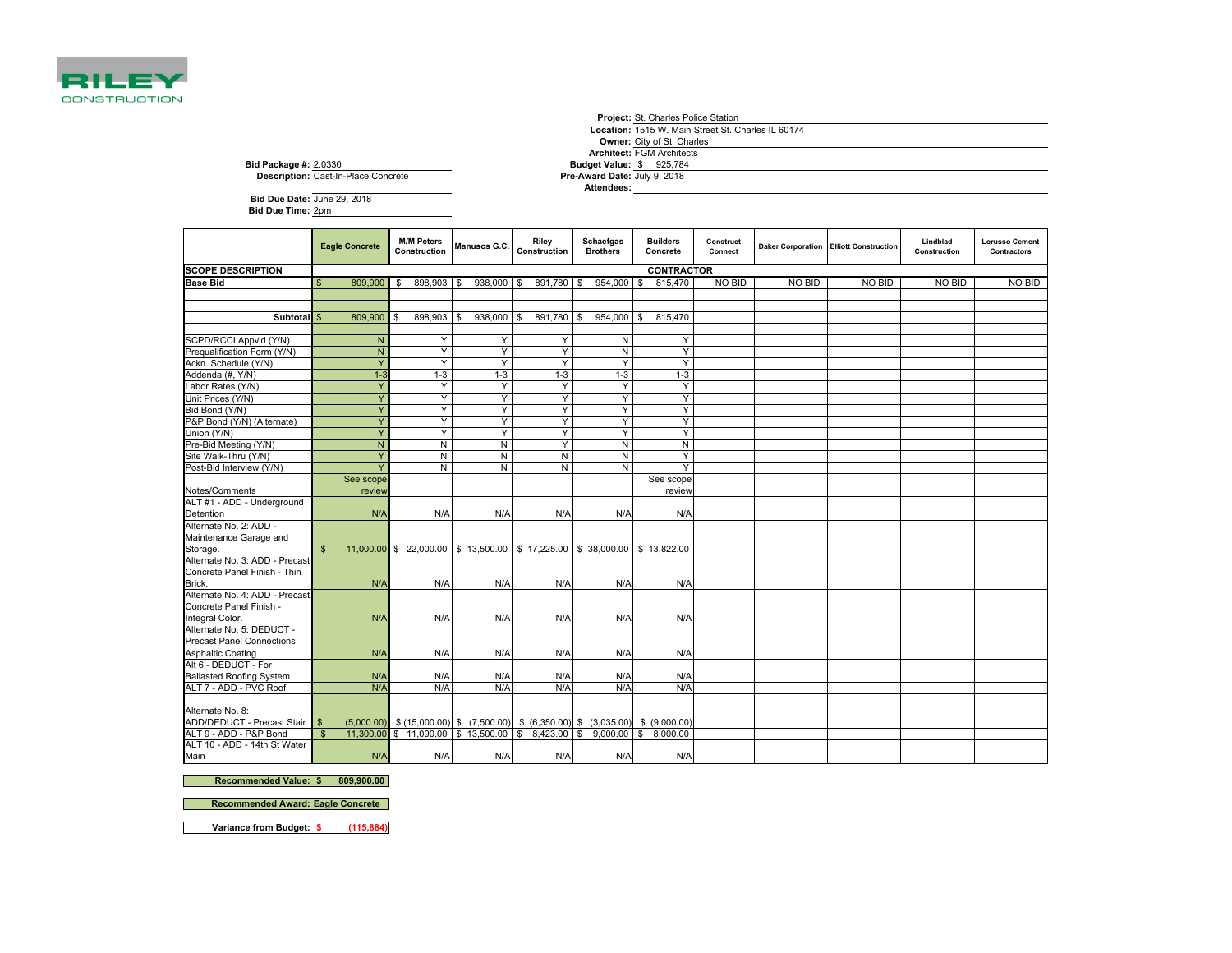

r.

|                              |                                       |  |                              | <b>Project:</b> St. Charles Police Station |                                                    |  |
|------------------------------|---------------------------------------|--|------------------------------|--------------------------------------------|----------------------------------------------------|--|
|                              |                                       |  |                              |                                            | Location: 1515 W. Main Street St. Chalres IL 60174 |  |
|                              |                                       |  |                              | <b>Owner:</b> City of St. Chalres          |                                                    |  |
|                              |                                       |  |                              | <b>Architect: FGM Architects</b>           |                                                    |  |
| <b>Bid Package #: 055000</b> |                                       |  | <b>Budget Value: \$</b>      | 902.941                                    |                                                    |  |
|                              | <b>Description: Metal Fabrication</b> |  | Pre-Award Date: July 6, 2018 |                                            |                                                    |  |
|                              |                                       |  | Attendees:                   |                                            |                                                    |  |
| Bid Due Date: June 29, 2018  |                                       |  |                              |                                            |                                                    |  |
| <b>Bid Due Time: 2PM</b>     |                                       |  |                              |                                            |                                                    |  |
|                              |                                       |  |                              |                                            |                                                    |  |
|                              |                                       |  |                              |                                            |                                                    |  |

|                                              | <b>McKinney Steel</b><br>and Sales Inc. |          | <b>Midwestern Steel</b> | <b>Waukegan Steel</b><br><b>LLC</b> |           | T.A. Bowman | <b>Byus Steel</b> | <b>L&amp;M Welding</b> | SG Krauss & Co | <b>Romero Steel</b> |  |
|----------------------------------------------|-----------------------------------------|----------|-------------------------|-------------------------------------|-----------|-------------|-------------------|------------------------|----------------|---------------------|--|
| <b>SCOPE DESCRIPTION</b>                     |                                         |          |                         |                                     |           |             | <b>CONTRACTOR</b> |                        |                |                     |  |
| <b>Base Bid</b>                              | \$<br>881,600                           | S        | 1,000,035               | \$<br>939,000                       | \$        | 1,167,000   | NO BID            | NO BID                 | NO BID         | NO BID              |  |
|                                              |                                         |          |                         |                                     |           |             |                   |                        |                |                     |  |
|                                              |                                         |          |                         |                                     |           |             |                   |                        |                |                     |  |
| Subtotal <sub>S</sub>                        | 881,600                                 | <b>S</b> | 1,000,035               | \$<br>939,000                       | <b>\$</b> | 1,167,000   |                   |                        |                |                     |  |
|                                              |                                         |          |                         |                                     |           |             |                   |                        |                |                     |  |
| SCPD/RCCI Appv'd (Y/N)                       | ${\sf N}$                               |          | N                       | N                                   |           | N           |                   |                        |                |                     |  |
| Prequalification Form (Y/N)                  | ${\sf N}$                               |          | N                       | N                                   |           | N           |                   |                        |                |                     |  |
| Ackn. Schedule (Y/N)                         | Ÿ                                       |          | Y                       | Y                                   |           | N           |                   |                        |                |                     |  |
| Addenda (#, Y/N)                             | $1 - 3$                                 |          | $1 - 3$                 | $1 - 3$                             |           | $1 - 3$     |                   |                        |                |                     |  |
| Labor Rates (Y/N)                            | Y                                       |          | Y                       | Y                                   |           | Y           |                   |                        |                |                     |  |
| Unit Prices (Y/N)                            | Y                                       |          | Y                       | Y                                   |           | Y           |                   |                        |                |                     |  |
| Bid Bond (Y/N)                               | Ÿ                                       |          | Y                       | Y                                   |           | Y           |                   |                        |                |                     |  |
| P&P Bond (Y/N) (Alternate)                   | Y                                       |          | $\overline{N}$          | Y                                   |           | N           |                   |                        |                |                     |  |
| Union (Y/N)                                  | Ÿ                                       |          | N                       | Y                                   |           | N           |                   |                        |                |                     |  |
| Pre-Bid Meeting (Y/N)                        | ${\sf N}$                               |          | $\mathsf{N}$            | N                                   |           | N           |                   |                        |                |                     |  |
| Site Walk-Thru (Y/N)                         | ${\sf N}$                               |          | N/A                     | N/A                                 |           | N/A         |                   |                        |                |                     |  |
| Post-Bid Interview (Y/N)                     |                                         |          | N                       | N                                   |           | N           |                   |                        |                |                     |  |
|                                              |                                         |          |                         |                                     |           |             |                   |                        |                |                     |  |
| Notes/Comments                               | See scope review                        |          |                         | See scope review                    |           |             |                   |                        |                |                     |  |
| ALT #1 - ADD - Underground                   |                                         |          |                         |                                     |           |             |                   |                        |                |                     |  |
| Detention                                    | N/A                                     |          | N/A                     | N/A                                 |           | N/A         |                   |                        |                |                     |  |
| Alternate No. 2: ADD -                       |                                         |          |                         |                                     |           |             |                   |                        |                |                     |  |
| Maintenance Garage and                       |                                         |          |                         |                                     |           |             |                   |                        |                |                     |  |
| Storage.                                     | \$<br>7,000.00                          | \$       | 8,400.00                | \$<br>7,685.00                      | \$        | 4,500.00    |                   |                        |                |                     |  |
| Alternate No. 3: ADD - Precast               |                                         |          |                         |                                     |           |             |                   |                        |                |                     |  |
| Concrete Panel Finish - Thin                 |                                         |          |                         |                                     |           |             |                   |                        |                |                     |  |
| Brick.                                       | N/A                                     |          | N/A                     | N/A                                 |           | N/A         |                   |                        |                |                     |  |
| Alternate No. 4: ADD - Precast               |                                         |          |                         |                                     |           |             |                   |                        |                |                     |  |
| Concrete Panel Finish -                      |                                         |          |                         |                                     |           |             |                   |                        |                |                     |  |
| Integral Color.<br>Alternate No. 5: DEDUCT - | N/A                                     |          | N/A                     | N/A                                 |           | N/A         |                   |                        |                |                     |  |
| <b>Precast Panel Connections</b>             |                                         |          |                         |                                     |           |             |                   |                        |                |                     |  |
| Asphaltic Coating.                           | N/A                                     |          | N/A                     | N/A                                 |           | N/A         |                   |                        |                |                     |  |
| Alt 6 - DEDUCT - For Ballasted               |                                         |          |                         |                                     |           |             |                   |                        |                |                     |  |
| Roofing System                               | N/A                                     |          | N/A                     | N/A                                 |           | N/A         |                   |                        |                |                     |  |
| ALT 7 - ADD - PVC Roof                       | N/A                                     |          | N/A                     | N/A                                 |           | N/A         |                   |                        |                |                     |  |
|                                              |                                         |          |                         |                                     |           |             |                   |                        |                |                     |  |
| Alternate No. 8: ADD/DEDUCT                  |                                         |          |                         |                                     |           |             |                   |                        |                |                     |  |
| - Precast Stair.                             | (27,000.00)                             |          | No Bid                  | \$<br>(44,000.00)                   |           | No Bid      |                   |                        |                |                     |  |
| ALT 9 - ADD - P&P Bond                       | 12,702.00                               |          | No Bid                  | \$<br>10,329.00                     |           | No Bid      |                   |                        |                |                     |  |
| ALT 10 - ADD - 14th St Water                 |                                         |          |                         |                                     |           |             |                   |                        |                |                     |  |
| Main                                         | N/A                                     |          | N/A                     | N/A                                 |           | N/A         |                   |                        |                |                     |  |
|                                              |                                         |          |                         |                                     |           |             |                   |                        |                |                     |  |

**Recommended Value: 881,600.00 \$** 

**Recommended Award: McKinney Steel and Sales Inc.**

**Variance from Budget: \$ (21,341)**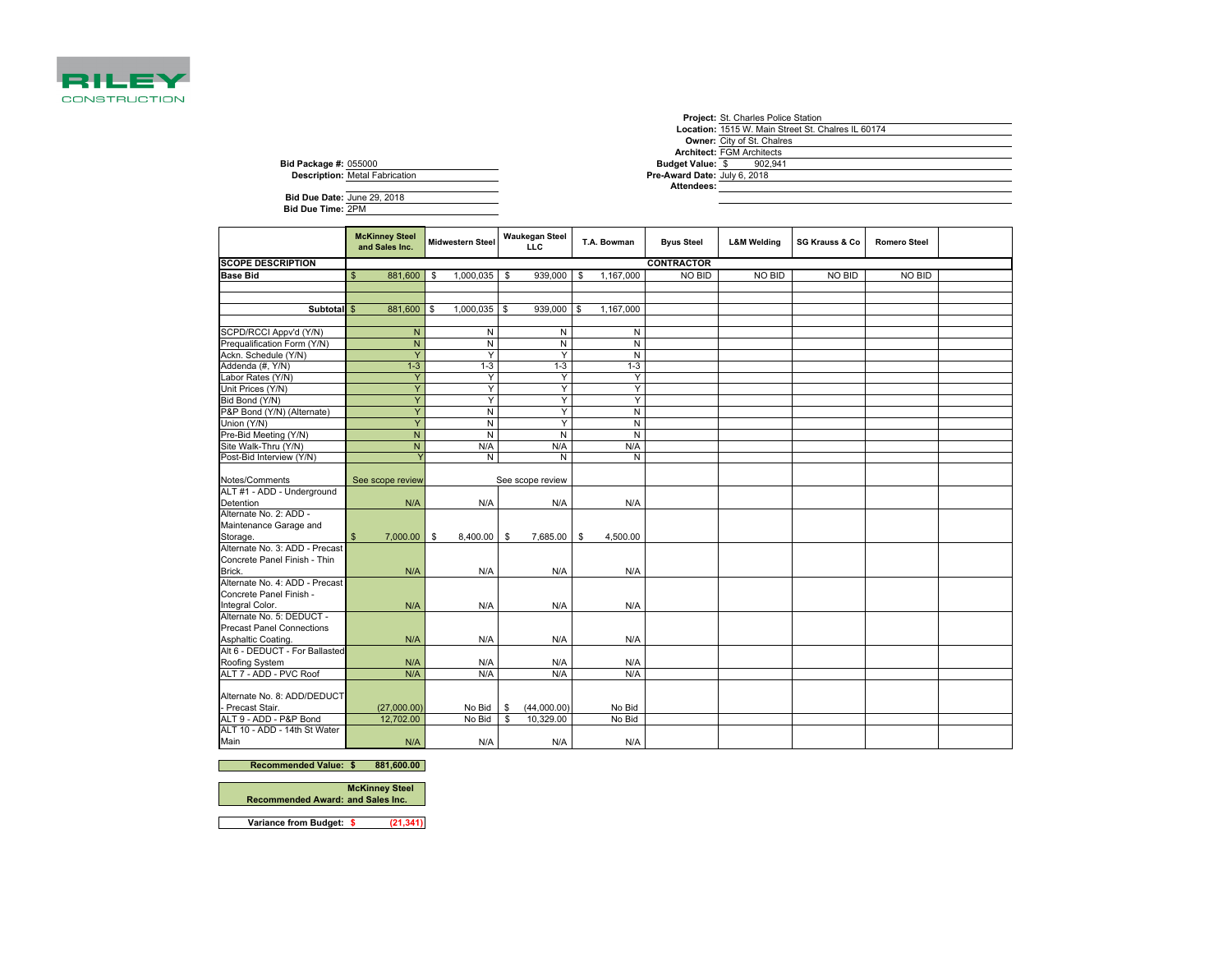

|                              |                                        |  |                              | <b>Project:</b> St. Charles Police Station         |
|------------------------------|----------------------------------------|--|------------------------------|----------------------------------------------------|
|                              |                                        |  |                              | Location: 1515 W. Main Street St. Chalres IL 60174 |
|                              |                                        |  |                              | <b>Owner:</b> City of St. Chalres                  |
|                              |                                        |  |                              | <b>Architect: FGM Architects</b>                   |
| <b>Bid Package #: 074000</b> |                                        |  | Budget Value: \$             | 564.301                                            |
|                              | <b>Description: Roofing and Siding</b> |  | Pre-Award Date: July 6, 2018 |                                                    |
|                              |                                        |  | Attendees:                   |                                                    |
| Bid Due Date: June 29, 2018  |                                        |  |                              |                                                    |
| Bid Due Time: 2pm            |                                        |  |                              |                                                    |
|                              |                                        |  |                              |                                                    |

|                                  | All American<br><b>Exterior</b> | Waukegan<br>Roofing     | <b>Seal Tight</b> | <b>Malcor</b>         | <b>Metalmasters</b><br>Roofmaster, Inc. | Olsson roofing  | R.E. Burke<br>Roofing | Weathergaurd<br>Roofing |  |
|----------------------------------|---------------------------------|-------------------------|-------------------|-----------------------|-----------------------------------------|-----------------|-----------------------|-------------------------|--|
| <b>SCOPE DESCRIPTION</b>         |                                 |                         |                   |                       | <b>CONTRACTOR</b>                       |                 |                       |                         |  |
| <b>Base Bid</b>                  | \$<br>486,000                   | 468,000<br>\$           | 582,178<br>\$     | - \$<br>593,000       | $\mathbb{S}$<br>406,437                 | \$<br>538,400   | NO BID                | <b>NO BID</b>           |  |
|                                  |                                 |                         |                   |                       |                                         |                 |                       |                         |  |
|                                  |                                 |                         |                   |                       |                                         |                 |                       |                         |  |
| Subtotal \$                      | 486,000                         | <b>S</b><br>468,000     | \$<br>582,178 \$  | 593,000               | 406,437<br>$\mathbb{S}$                 | 538,400<br>\$   |                       |                         |  |
|                                  |                                 |                         |                   |                       |                                         |                 |                       |                         |  |
| SCPD/RCCI Appv'd (Y/N)           | Y                               | N                       | Y                 | Y                     | Y                                       | N               |                       |                         |  |
| Prequalification Form (Y/N)      | Y                               | N                       | Y                 | Y                     | Ÿ                                       | N               |                       |                         |  |
| Ackn. Schedule (Y/N)             | Y                               | Y                       | Y                 | Y                     | Y                                       | Y               |                       |                         |  |
| Addenda (#, Y/N)                 | $1-3$                           | $1 - 3$                 | $1-3$             | $1 - 3$               | $1-3$                                   | $1 - 3$         |                       |                         |  |
| Labor Rates (Y/N)                | Y                               | Y                       | Y                 | Y                     | Y                                       | Y               |                       |                         |  |
| Unit Prices (Y/N)                | Y                               | Y                       | Y                 | Y                     | Ÿ                                       | Y               |                       |                         |  |
| Bid Bond (Y/N)                   | Y                               | Y                       | N                 | Ÿ                     | Ÿ                                       | Y               |                       |                         |  |
| P&P Bond (Y/N) (Alternate)       | N                               | N                       | N                 | N                     | Y                                       | Y               |                       |                         |  |
| Union (Y/N)                      | Ÿ                               | Y                       | Y                 | N                     | Ÿ                                       | Y               |                       |                         |  |
| Pre-Bid Meeting (Y/N)            | N                               | N                       | N                 | N                     | $\overline{Y}$                          | N               |                       |                         |  |
| Site Walk-Thru (Y/N)             | N                               | N                       | N                 | N                     | Y                                       | N               |                       |                         |  |
| Post-Bid Interview (Y/N)         | Υ                               | Y                       | N                 | N                     | $\overline{Y}$                          | N               |                       |                         |  |
|                                  | See scope                       |                         |                   |                       |                                         |                 |                       |                         |  |
| Notes/Comments                   |                                 | review See scope review |                   |                       | See scope review                        |                 |                       |                         |  |
| ALT #1 - ADD - Underground       |                                 |                         |                   |                       |                                         |                 |                       |                         |  |
| Detention                        | N/A                             | N/A                     | N/A               | N/A                   | N/A                                     | N/A             |                       |                         |  |
| Alternate No. 2: ADD -           |                                 |                         |                   |                       |                                         |                 |                       |                         |  |
| Maintenance Garage and           |                                 |                         |                   |                       |                                         |                 |                       |                         |  |
| Storage.                         | No Bid                          | No Bid                  | No Bid \$         | 18,500.00 \$          | 9,923.00                                | No Bid          |                       |                         |  |
| Alternate No. 3: ADD - Precast   |                                 |                         |                   |                       |                                         |                 |                       |                         |  |
| Concrete Panel Finish - Thin     |                                 |                         |                   |                       |                                         |                 |                       |                         |  |
| Brick.                           | N/A                             | N/A                     | N/A               | N/A                   | N/A                                     | N/A             |                       |                         |  |
| Alternate No. 4: ADD - Precast   |                                 |                         |                   |                       |                                         |                 |                       |                         |  |
| Concrete Panel Finish - Integral |                                 |                         |                   |                       |                                         |                 |                       |                         |  |
| Color.                           | N/A                             | N/A                     | N/A               | N/A                   | N/A                                     | N/A             |                       |                         |  |
| Alternate No. 5: DEDUCT -        |                                 |                         |                   |                       |                                         |                 |                       |                         |  |
| <b>Precast Panel Connections</b> |                                 |                         |                   |                       |                                         |                 |                       |                         |  |
| Asphaltic Coating.               | N/A                             | N/A                     | N/A               | N/A                   | N/A                                     | N/A             |                       |                         |  |
| Alt 6 - DEDUCT - For Ballasted   |                                 |                         |                   |                       |                                         |                 |                       |                         |  |
| Roofing System                   | (58,000.00)                     | (33,000.00)             | $(84, 215.00)$ \$ | $(57,000.00)$ \$      | $(70,000.00)$ \$                        | (102, 230.00)   |                       |                         |  |
| ALT 7 - ADD - PVC Roof           | 204,000.00                      | 44,000.00               | 26,140.00         | 53,000.00<br><b>S</b> | $\mathbb{S}$<br>71,348.00               | \$<br>25,000.00 |                       |                         |  |
| Alternate No. 8: ADD - Precast   |                                 |                         |                   |                       |                                         |                 |                       |                         |  |
| Stair.                           | N/A                             | N/A                     | N/A               | N/A                   | N/A                                     | N/A             |                       |                         |  |
| ALT 9 - ADD - P&P Bond           | No Bid                          | No Bid                  | No Bid            | No Bid                | 7,242.00                                | 8,076.00        |                       |                         |  |
| ALT 10 - ADD - 14th St Water     |                                 |                         |                   |                       |                                         |                 |                       |                         |  |
| Main                             | N/A                             | N/A                     | N/A               | N/A                   | N/A                                     | N/A             |                       |                         |  |

**Recommended Value: \$ 406,437.00** 



**Variance from Budget: \$ (157,864)**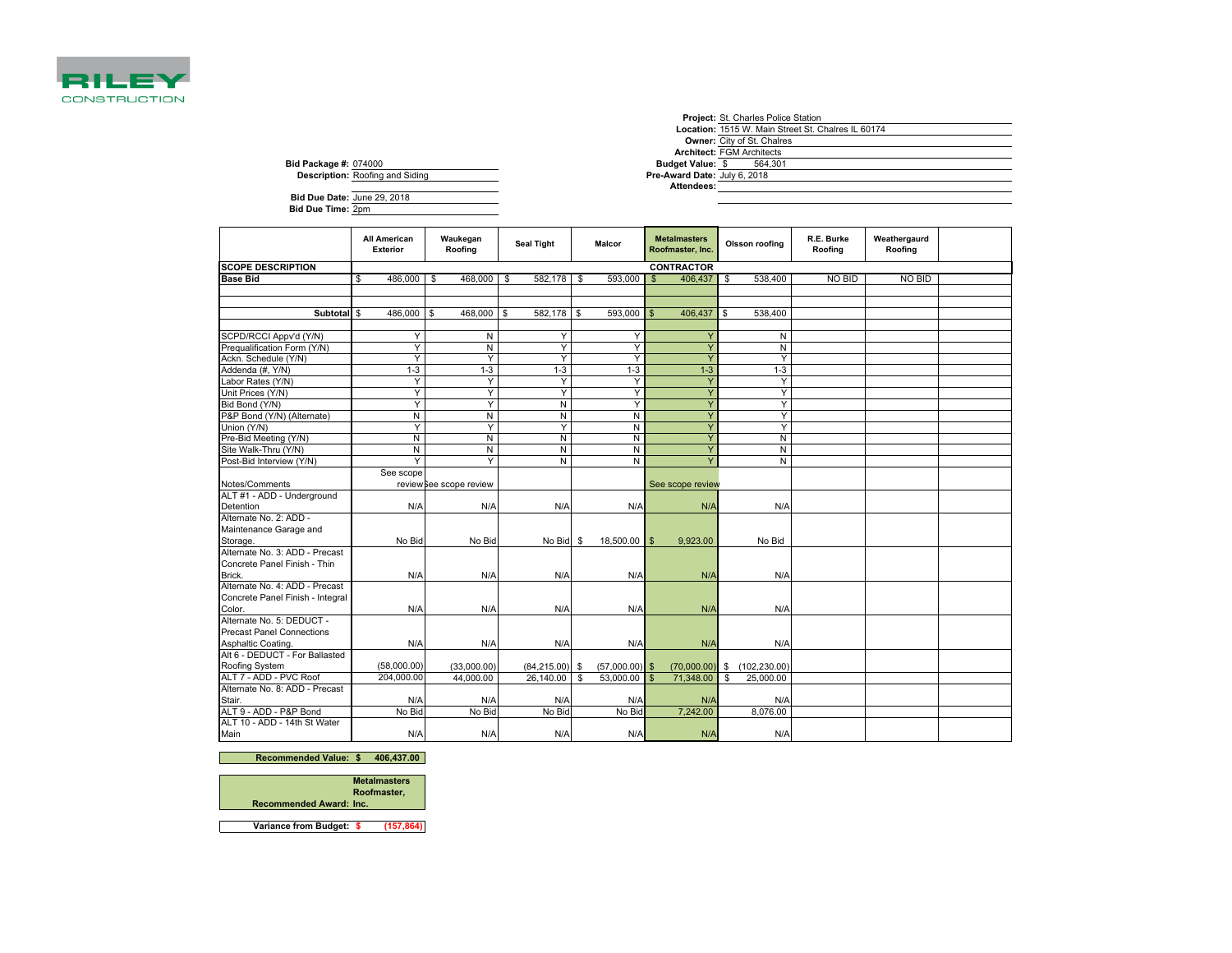

|                                  |    |                      |              |                          |                                    |    |                        |                               | <b>Project: St. Charles Police Station</b> |                                                    |  |  |  |
|----------------------------------|----|----------------------|--------------|--------------------------|------------------------------------|----|------------------------|-------------------------------|--------------------------------------------|----------------------------------------------------|--|--|--|
|                                  |    |                      |              |                          |                                    |    |                        |                               |                                            | Location: 1515 W. Main Street St. Chalres IL 60174 |  |  |  |
|                                  |    |                      |              |                          |                                    |    |                        |                               | Owner: City of St. Chalres                 |                                                    |  |  |  |
|                                  |    |                      |              |                          |                                    |    |                        |                               | <b>Architect: FGM Architects</b>           |                                                    |  |  |  |
| <b>Bid Package #: 088000</b>     |    |                      |              |                          | <b>Budget Value: \$</b><br>638,287 |    |                        |                               |                                            |                                                    |  |  |  |
| <b>Description: Glazing</b>      |    |                      |              |                          |                                    |    |                        | Pre-Award Date: July 10, 2018 |                                            |                                                    |  |  |  |
|                                  |    |                      |              |                          |                                    |    |                        | Attendees:                    |                                            |                                                    |  |  |  |
| Bid Due Date: June 29, 2018      |    |                      |              |                          |                                    |    |                        |                               |                                            |                                                    |  |  |  |
| Bid Due Time: 2pm                |    |                      |              |                          |                                    |    |                        |                               |                                            |                                                    |  |  |  |
|                                  |    |                      |              |                          |                                    |    |                        |                               |                                            |                                                    |  |  |  |
|                                  |    |                      |              | <b>Illinois Contract</b> |                                    |    |                        |                               |                                            | C.A.D. Contract                                    |  |  |  |
|                                  |    | <b>McHenry Glass</b> |              | Glazing                  | 3F Corp.                           |    | <b>Gateway Glazing</b> | <b>Glass Solutions</b>        | <b>Active Glass</b>                        | Glazing                                            |  |  |  |
|                                  |    |                      |              |                          |                                    |    |                        |                               |                                            |                                                    |  |  |  |
| <b>SCOPE DESCRIPTION</b>         |    |                      |              |                          |                                    |    |                        | <b>CONTRACTOR</b>             |                                            |                                                    |  |  |  |
| <b>Base Bid</b>                  | \$ | 671,500              | $\mathsf{s}$ | 566,483                  | \$<br>822,500                      | \$ | 678,750                | NO BID                        | NO BID                                     | NO BID                                             |  |  |  |
|                                  |    |                      |              |                          |                                    |    |                        |                               |                                            |                                                    |  |  |  |
|                                  |    |                      |              |                          |                                    |    |                        |                               |                                            |                                                    |  |  |  |
| Subtotal \$                      |    | 671,500              | $\mathbb{S}$ | 566,483                  | \$<br>822,500                      | \$ | 678,750                |                               |                                            |                                                    |  |  |  |
|                                  |    |                      |              |                          |                                    |    |                        |                               |                                            |                                                    |  |  |  |
| SCPD/RCCI Appv'd (Y/N)           |    | N                    |              | Y                        | Ν                                  |    | Ν                      |                               |                                            |                                                    |  |  |  |
| Prequalification Form (Y/N)      |    | N                    |              | Ÿ                        | N                                  |    | N                      |                               |                                            |                                                    |  |  |  |
| Ackn. Schedule (Y/N)             |    | Ϋ                    |              | Ÿ                        | Y                                  |    | Y                      |                               |                                            |                                                    |  |  |  |
| Addenda (#, Y/N)                 |    | $1 - 3$              |              | $1 - 3$                  | $1 - 2$                            |    | $1 - 3$                |                               |                                            |                                                    |  |  |  |
| Labor Rates (Y/N)                |    | Υ                    |              | Y                        | Y                                  |    | Y                      |                               |                                            |                                                    |  |  |  |
| Unit Prices (Y/N)                |    | Ÿ                    |              | Ÿ                        | Ÿ                                  |    | Ÿ                      |                               |                                            |                                                    |  |  |  |
| Bid Bond (Y/N)                   |    | Υ                    |              | Ÿ                        | Ϋ                                  |    | Υ                      |                               |                                            |                                                    |  |  |  |
| P&P Bond (Y/N) (Alternate)       |    | Υ                    |              | $\overline{N}$           | N                                  |    | N                      |                               |                                            |                                                    |  |  |  |
| Union (Y/N)                      |    | Υ                    |              | Ÿ                        | Υ                                  |    | Y                      |                               |                                            |                                                    |  |  |  |
| Pre-Bid Meeting (Y/N)            |    | N                    |              | $\overline{N}$           | Ñ                                  |    | N                      |                               |                                            |                                                    |  |  |  |
| Site Walk-Thru (Y/N)             |    | $\overline{N}$       |              | $\overline{N}$           | N                                  |    | N                      |                               |                                            |                                                    |  |  |  |
| Post-Bid Interview (Y/N)         |    | N                    |              | Ÿ                        | N                                  |    | N                      |                               |                                            |                                                    |  |  |  |
|                                  |    |                      |              | See scope                |                                    |    |                        |                               |                                            |                                                    |  |  |  |
| Notes/Comments                   |    |                      |              | review                   |                                    |    |                        |                               |                                            |                                                    |  |  |  |
| ALT #1 - ADD - Underground       |    |                      |              |                          |                                    |    |                        |                               |                                            |                                                    |  |  |  |
| Detention                        |    | N/A                  |              | N/A                      | N/A                                |    | N/A                    |                               |                                            |                                                    |  |  |  |
| Alternate No. 2: ADD -           |    |                      |              |                          |                                    |    |                        |                               |                                            |                                                    |  |  |  |
| Maintenance Garage and           |    |                      |              |                          |                                    |    |                        |                               |                                            |                                                    |  |  |  |
| Storage.                         |    | N/A                  |              | N/A                      | N/A                                |    | N/A                    |                               |                                            |                                                    |  |  |  |
| Alternate No. 3: ADD - Precast   |    |                      |              |                          |                                    |    |                        |                               |                                            |                                                    |  |  |  |
| Concrete Panel Finish - Thin     |    |                      |              |                          |                                    |    |                        |                               |                                            |                                                    |  |  |  |
| Brick.                           |    | N/A                  |              | N/A                      | N/A                                |    | N/A                    |                               |                                            |                                                    |  |  |  |
| Alternate No. 4: ADD - Precast   |    |                      |              |                          |                                    |    |                        |                               |                                            |                                                    |  |  |  |
| Concrete Panel Finish -          |    |                      |              |                          |                                    |    |                        |                               |                                            |                                                    |  |  |  |
| Integral Color.                  |    | N/A                  |              | N/A                      | N/A                                |    | N/A                    |                               |                                            |                                                    |  |  |  |
| Alternate No. 5: DEDUCT -        |    |                      |              |                          |                                    |    |                        |                               |                                            |                                                    |  |  |  |
| <b>Precast Panel Connections</b> |    |                      |              |                          |                                    |    |                        |                               |                                            |                                                    |  |  |  |
| Asphaltic Coating.               |    | N/A                  |              | N/A                      | N/A                                |    | N/A                    |                               |                                            |                                                    |  |  |  |
| Alt 6 - DEDUCT - For Ballasted   |    |                      |              |                          |                                    |    |                        |                               |                                            |                                                    |  |  |  |
| Roofing System                   |    | N/A                  |              | N/A                      | N/A                                |    | N/A                    |                               |                                            |                                                    |  |  |  |
| ALT 7 - ADD - PVC Roof           |    | N/A                  |              | N/A                      | N/A                                |    | N/A                    |                               |                                            |                                                    |  |  |  |
| Alternate No. 8: ADD - Precast   |    |                      |              |                          |                                    |    |                        |                               |                                            |                                                    |  |  |  |
| Stair.                           |    | N/A                  |              | N/A                      | N/A                                |    | N/A                    |                               |                                            |                                                    |  |  |  |
| ALT 9 - ADD - P&P Bond           | \$ | 10,500.00            |              | No Bid                   | No Bid                             |    | No Bid                 |                               |                                            |                                                    |  |  |  |
| ALT 10 - ADD - 14th St Water     |    |                      |              |                          |                                    |    |                        |                               |                                            |                                                    |  |  |  |
| Main                             |    | N/A                  |              | N/A                      | N/A                                |    | N/A                    |                               |                                            |                                                    |  |  |  |

#### **Recommended Value:**  $$ 566,483.00$

|                                   | <b>Illinois Contract</b> |
|-----------------------------------|--------------------------|
| <b>Recommended Award: Glazing</b> |                          |
|                                   |                          |
| Varianan fram Dudantu             | 1740041                  |

**Variance from Budget: \$ (71,804)**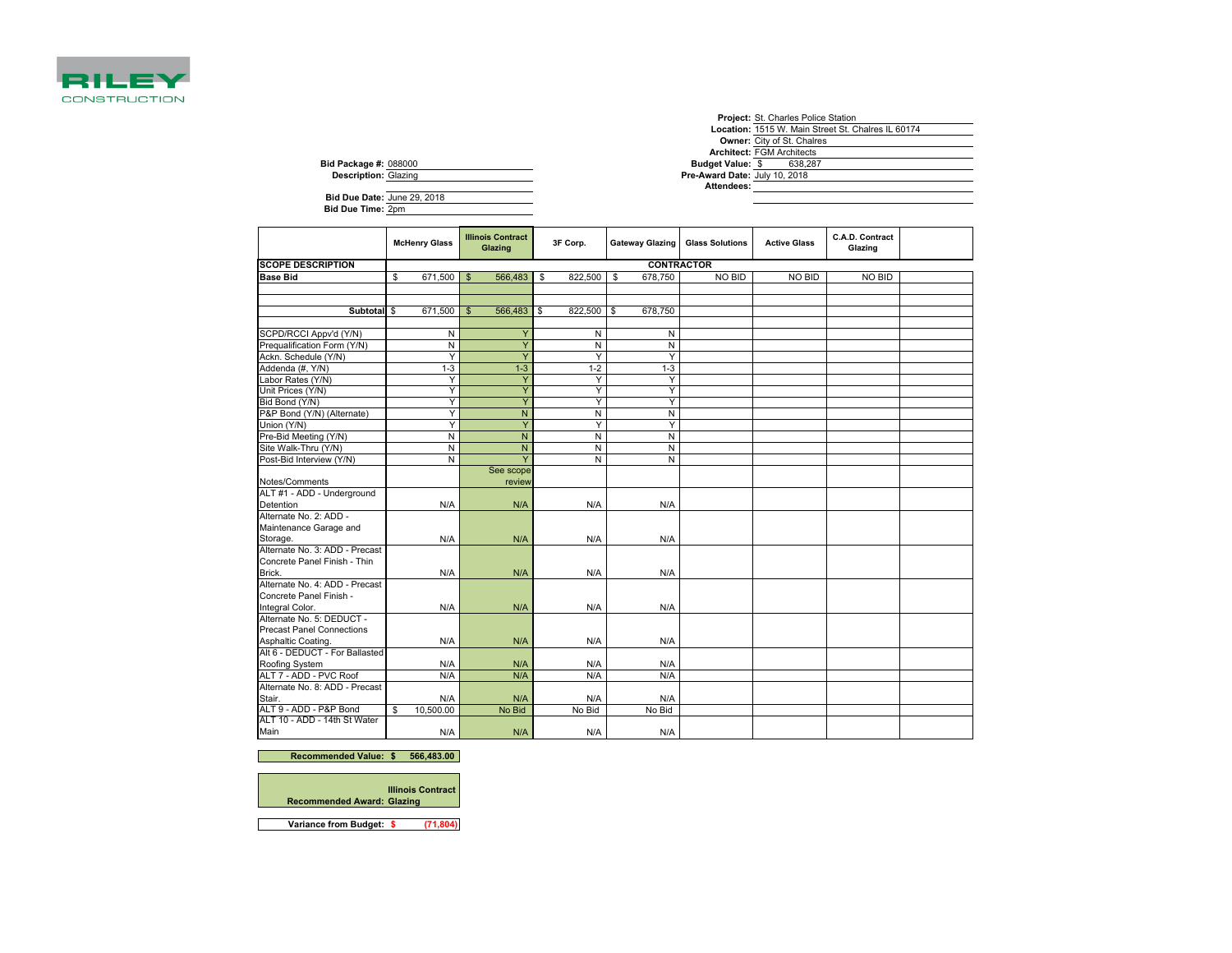

|                               | <b>Project:</b> St. Charles Police Station         |
|-------------------------------|----------------------------------------------------|
|                               | Location: 1515 W. Main Street St. Chalres IL 60174 |
|                               | <b>Owner:</b> City of St. Chalres                  |
|                               | <b>Architect: FGM Architects</b>                   |
| <b>Bid Package #: 142000</b>  | <b>Budget Value: \$</b><br>93.000                  |
| <b>Description: Elevators</b> | Pre-Award Date: TBD                                |
|                               | Attendees:                                         |
| Bid Due Date: June 29, 2018   |                                                    |
| <b>Bid Due Time: 2pm</b>      |                                                    |

|                                  | <b>Otis Elevator</b> | <b>Thyssen Krupp</b><br>Elevator | <b>Schindler Group</b>   | Kone          |  |  |  |  |  |  |
|----------------------------------|----------------------|----------------------------------|--------------------------|---------------|--|--|--|--|--|--|
| <b>SCOPE DESCRIPTION</b>         | <b>CONTRACTOR</b>    |                                  |                          |               |  |  |  |  |  |  |
| <b>Base Bid</b>                  | 149,800<br>\$        | 124,500<br><b>S</b>              | 107,000<br>$\sqrt[6]{3}$ | <b>NO BID</b> |  |  |  |  |  |  |
|                                  |                      |                                  |                          |               |  |  |  |  |  |  |
|                                  |                      |                                  |                          |               |  |  |  |  |  |  |
| Subtotal \$                      | 149,800              | l \$<br>124,500                  | \$<br>107,000            | \$            |  |  |  |  |  |  |
|                                  |                      |                                  |                          |               |  |  |  |  |  |  |
| SCPD/RCCI Appv'd (Y/N)           | Y                    | Y                                | Y                        |               |  |  |  |  |  |  |
| Prequalification Form (Y/N)      | $\overline{N}$       | N                                | $\mathsf{N}$             |               |  |  |  |  |  |  |
| Ackn. Schedule (Y/N)             | Y                    | Y                                | Y                        |               |  |  |  |  |  |  |
| Addenda (#, Y/N)                 | $1 - 3$              | $1 - 3$                          | $1-3$                    |               |  |  |  |  |  |  |
| Labor Rates (Y/N)                | Y                    | Y                                | N                        |               |  |  |  |  |  |  |
| Unit Prices (Y/N)                | Y                    | Y                                | N                        |               |  |  |  |  |  |  |
| Bid Bond (Y/N)                   | Y                    | Y                                | N                        |               |  |  |  |  |  |  |
| P&P Bond (Y/N) (Alternate)       | Y                    | Ÿ                                | N                        |               |  |  |  |  |  |  |
| Union (Y/N)                      | Y                    | Y                                | Ÿ                        |               |  |  |  |  |  |  |
| Pre-Bid Meeting (Y/N)            | N                    | N                                | N                        |               |  |  |  |  |  |  |
| Site Walk-Thru (Y/N)             | N                    | N                                | $\overline{N}$           |               |  |  |  |  |  |  |
| Post-Bid Interview (Y/N)         | $\overline{N}$       | N                                | N                        |               |  |  |  |  |  |  |
| Notes/Comments                   |                      |                                  |                          |               |  |  |  |  |  |  |
| ALT #1 - ADD - Underground       |                      |                                  |                          |               |  |  |  |  |  |  |
| Detention                        | N/A                  | N/A                              | N/A                      |               |  |  |  |  |  |  |
| Alternate No. 2: ADD -           |                      |                                  |                          |               |  |  |  |  |  |  |
| Maintenance Garage and           |                      |                                  |                          |               |  |  |  |  |  |  |
| Storage.                         | N/A                  | N/A                              | N/A                      |               |  |  |  |  |  |  |
| Alternate No. 3: ADD - Precast   |                      |                                  |                          |               |  |  |  |  |  |  |
| Concrete Panel Finish - Thin     |                      |                                  |                          |               |  |  |  |  |  |  |
| Brick.                           | N/A                  | N/A                              | N/A                      |               |  |  |  |  |  |  |
| Alternate No. 4: ADD - Precast   |                      |                                  |                          |               |  |  |  |  |  |  |
| Concrete Panel Finish - Integral |                      |                                  |                          |               |  |  |  |  |  |  |
| Color.                           | N/A                  | N/A                              | N/A                      |               |  |  |  |  |  |  |
| Alternate No. 5: DEDUCT -        |                      |                                  |                          |               |  |  |  |  |  |  |
| <b>Precast Panel Connections</b> |                      |                                  |                          |               |  |  |  |  |  |  |
| Asphaltic Coating.               | N/A                  | N/A                              | N/A                      |               |  |  |  |  |  |  |
| Alt 6 - DEDUCT - For Ballasted   |                      |                                  |                          |               |  |  |  |  |  |  |
| Roofing System                   | N/A                  | N/A                              | N/A                      |               |  |  |  |  |  |  |
| ALT 7 - ADD - PVC Roof           | N/A                  | N/A                              | N/A                      |               |  |  |  |  |  |  |
| Alternate No. 8: ADD - Precast   |                      |                                  |                          |               |  |  |  |  |  |  |
| Stair.                           | N/A                  | N/A                              | N/A                      |               |  |  |  |  |  |  |
| ALT 9 - ADD - P&P Bond           | 750.00               | 1.245.00                         | No Bid                   |               |  |  |  |  |  |  |
| ALT 10 - ADD - 14th St Water     |                      |                                  |                          |               |  |  |  |  |  |  |
| Main                             | N/A                  | N/A                              | N/A                      |               |  |  |  |  |  |  |

**Recommended Value: 107,000.00 \$** 

**Recommended Award: Schindler Group**

**Bid Due Date: Bid Due Time:**

**Variance from Budget: \$ 14,000**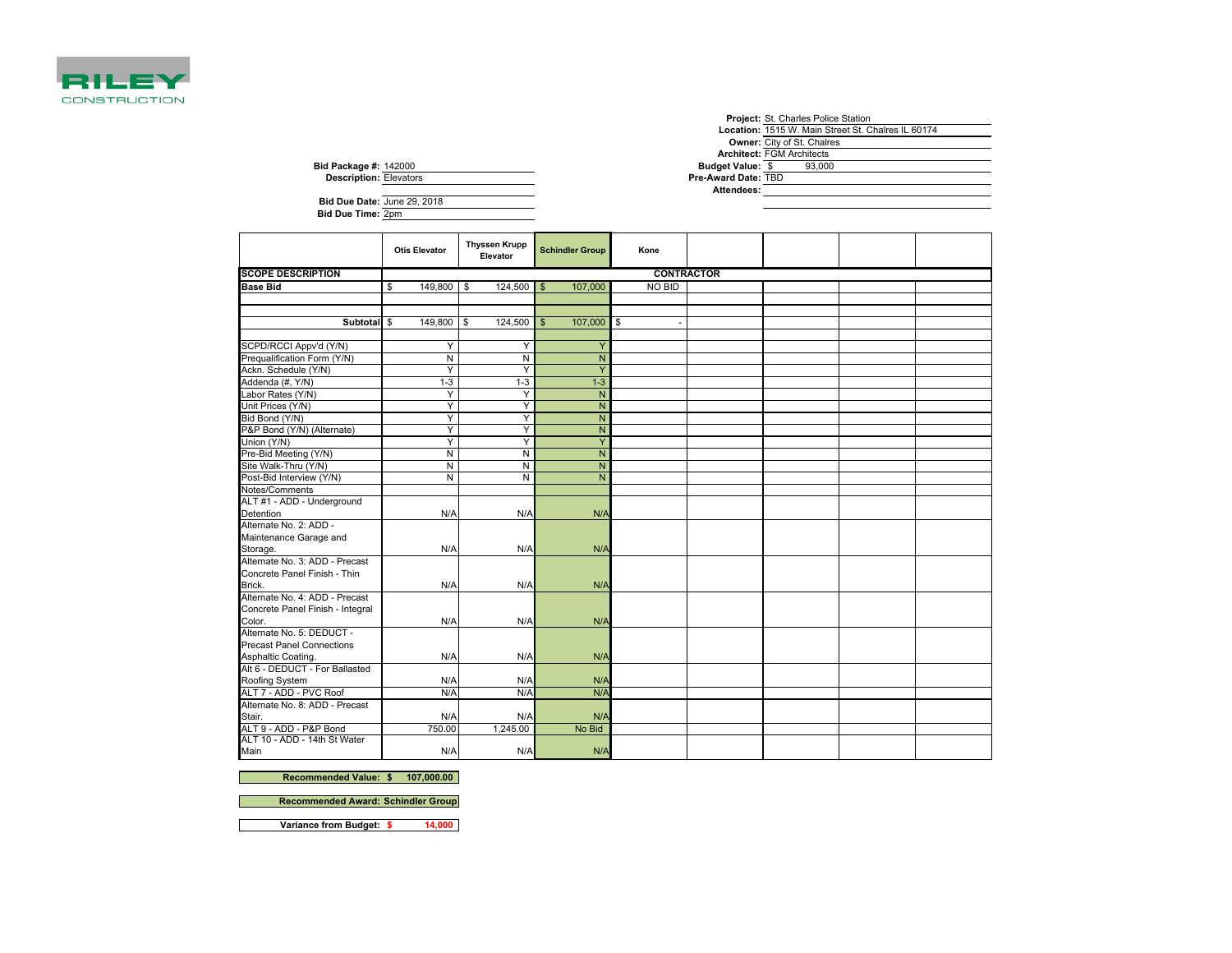

## **Project:** St. Charles Police Station **Location:** 1515 W. Main Street St. Chalres IL 60174**Owner: City of St. Chalres<br><b>Architect:** FGM Architects<br>**get Value: \$** 744,233 **Pre-Award Date:** July 10, 2018**Attendees:**

**Bid Package #: Budget Value:Description:**312316 Excavation

| Bid Due Date: June 29, 2018 |  |
|-----------------------------|--|
| Bid Due Time: 2pm           |  |

|                                    | Berger<br>Excavation | Curran<br>Contracting | <b>S&amp;K Excavating</b><br>and Trucking Inc | John Keno &<br>Compnay | <b>Kane County</b><br>Excavation | <b>Fox Excavation</b> | Jim Burke<br>Excavation | Merryman<br>Excavation | Monarch<br>Construction | P&M Sewer & Water | <b>DLZ</b> Industrial | <b>Everest Excavation</b> |  |
|------------------------------------|----------------------|-----------------------|-----------------------------------------------|------------------------|----------------------------------|-----------------------|-------------------------|------------------------|-------------------------|-------------------|-----------------------|---------------------------|--|
| <b>SCOPE DESCRIPTION</b>           |                      |                       |                                               |                        |                                  |                       | <b>CONTRACTOR</b>       |                        |                         |                   |                       |                           |  |
| <b>Base Bid</b>                    | 683,000 \$<br>£.     | 727,000 \$            | 613,000 \$                                    | 959,600 \$             | 823,674 \$                       | 911.911 \$            | 1,820,000               | <b>NO BID</b>          | NO BID                  | <b>NO BID</b>     | <b>NO BID</b>         | NO BID                    |  |
|                                    |                      |                       |                                               |                        |                                  |                       |                         |                        |                         |                   |                       |                           |  |
|                                    |                      |                       |                                               |                        |                                  |                       |                         |                        |                         |                   |                       |                           |  |
| Subtotal \$                        | 683,000 \$           | 727,000 \$            | 613,000                                       | 959,600                | 823,674<br>\$                    | $911,911$ \$          | 1,820,000               |                        |                         |                   |                       |                           |  |
|                                    |                      |                       |                                               |                        |                                  |                       |                         |                        |                         |                   |                       |                           |  |
| SCPD/RCCI Appv'd (Y/N)             | Y                    | N                     | N                                             | Y                      | Y                                | Y                     | Y                       |                        |                         |                   |                       |                           |  |
| Prequalification Form (Y/N)        | Y                    | N                     | N                                             | Y                      | Y                                | Y                     | Y                       |                        |                         |                   |                       |                           |  |
| Ackn. Schedule (Y/N)               | Y                    | Y                     | Y                                             | Y                      | Y                                | Y                     | Y                       |                        |                         |                   |                       |                           |  |
| Addenda (#, Y/N)                   | $1 - 3$              | $1 - 2$               | $1 - 3$                                       | $1 - 3$                | $1 - 3$                          | $1-3$                 | $1 - 3$                 |                        |                         |                   |                       |                           |  |
| Labor Rates (Y/N)                  | Y                    | Y                     | Y                                             | Y                      | Y                                | Y                     | Y                       |                        |                         |                   |                       |                           |  |
| Unit Prices (Y/N)                  | Y                    | Y                     | Y                                             | Y                      | Y                                | Y                     | Y                       |                        |                         |                   |                       |                           |  |
| Bid Bond (Y/N)                     | Y                    | Y                     | Y                                             | Y                      | Y                                | Y                     | N                       |                        |                         |                   |                       |                           |  |
| P&P Bond (Y/N) (Alternate)         | Y                    | N                     | Y                                             | Y                      | Y                                | Y                     | N                       |                        |                         |                   |                       |                           |  |
| Union (Y/N)                        | Y                    | Y                     | Y                                             | Y                      | Y                                | Y                     | Y                       |                        |                         |                   |                       |                           |  |
| Pre-Bid Meeting (Y/N)              | Y                    | N                     | N                                             | N                      | N                                | Y                     | Y                       |                        |                         |                   |                       |                           |  |
| Site Walk-Thru (Y/N)               | Y                    | N                     | N <sub>1</sub>                                | N                      | N                                | Y                     | Y                       |                        |                         |                   |                       |                           |  |
| Post-Bid Interview (Y/N)           | Y                    | N                     | N                                             | N                      | N                                | N                     | N                       |                        |                         |                   |                       |                           |  |
|                                    | See scope            |                       | See scope                                     |                        |                                  |                       |                         |                        |                         |                   |                       |                           |  |
| Notes/Comments                     | review               |                       | review                                        |                        |                                  |                       |                         |                        |                         |                   |                       |                           |  |
| ALT #1 - ADD - Underground         |                      |                       |                                               |                        |                                  |                       |                         |                        |                         |                   |                       |                           |  |
| Detention                          | N/A                  | N/A                   | N/A                                           | N/A                    | N/A                              | N/A                   | N/A                     |                        |                         |                   |                       |                           |  |
| Alternate No. 2: ADD -             |                      |                       |                                               |                        |                                  |                       |                         |                        |                         |                   |                       |                           |  |
| Maintenance Garage and             |                      |                       |                                               |                        |                                  |                       |                         |                        |                         |                   |                       |                           |  |
| Storage.<br>Alternate No. 3: ADD - | \$<br>5,000.00       | No Bid                | $4,000.00$ \$                                 | 3,000.00               | 8,825.00<br>\$                   | 6,500.00<br>- \$      | 9,500.00<br>- \$        |                        |                         |                   |                       |                           |  |
|                                    |                      |                       |                                               |                        |                                  |                       |                         |                        |                         |                   |                       |                           |  |
| Precast Concrete Panel             |                      |                       |                                               |                        |                                  |                       |                         |                        |                         |                   |                       |                           |  |
| Finish - Thin Brick.               | N/A                  | N/A                   | N/A                                           | N/A                    | N/A                              | N/A                   | N/A                     |                        |                         |                   |                       |                           |  |
| Alternate No. 4: ADD -             |                      |                       |                                               |                        |                                  |                       |                         |                        |                         |                   |                       |                           |  |
| Precast Concrete Panel             |                      |                       |                                               |                        |                                  |                       |                         |                        |                         |                   |                       |                           |  |
| Finish - Integral Color.           | N/A                  | N/A                   | N/A                                           | N/A                    | N/A                              | N/A                   | N/A                     |                        |                         |                   |                       |                           |  |
| Alternate No. 5: DEDUCT -          |                      |                       |                                               |                        |                                  |                       |                         |                        |                         |                   |                       |                           |  |
| <b>Precast Panel Connections</b>   |                      |                       |                                               |                        |                                  |                       |                         |                        |                         |                   |                       |                           |  |
| Asphaltic Coating.                 | N/A                  | N/A                   | N/A                                           | N/A                    | N/A                              | N/A                   | N/A                     |                        |                         |                   |                       |                           |  |
| Alt 6 - DEDUCT - For               |                      |                       |                                               |                        |                                  |                       |                         |                        |                         |                   |                       |                           |  |
| <b>Ballasted Roofing System</b>    | N/A                  | N/A                   | N/A                                           | N/A                    | N/A                              | N/A                   | N/A                     |                        |                         |                   |                       |                           |  |
| ALT 7 - ADD - PVC Roof             | N/A                  | N/A                   | N/A                                           | N/A                    | N/A                              | N/A                   | N/A                     |                        |                         |                   |                       |                           |  |
| Alternate No. 8: ADD -             |                      |                       |                                               |                        |                                  |                       |                         |                        |                         |                   |                       |                           |  |
| Precast Stair.                     | N/A                  | N/A                   | N/A                                           | N/A                    | N/A                              | N/A                   | N/A                     |                        |                         |                   |                       |                           |  |
| ALT 9 - ADD - P&P Bond             | 6.000.00<br>- \$     | No Bid                | 8,400.00                                      | 10,000.00              | 13,530.00                        | 14,000.00             | No Bid                  |                        |                         |                   |                       |                           |  |
| ALT 10 - ADD - 14th St Water       |                      |                       |                                               |                        |                                  |                       |                         |                        |                         |                   |                       |                           |  |
| Main                               | N/A                  | N/A                   | N/A                                           | N/A                    | N/A                              | N/A                   | N/A                     |                        |                         |                   |                       |                           |  |

#### **Recommended Value: 613,000.00 \$**



**Variance from Budget: \$ (131,233)**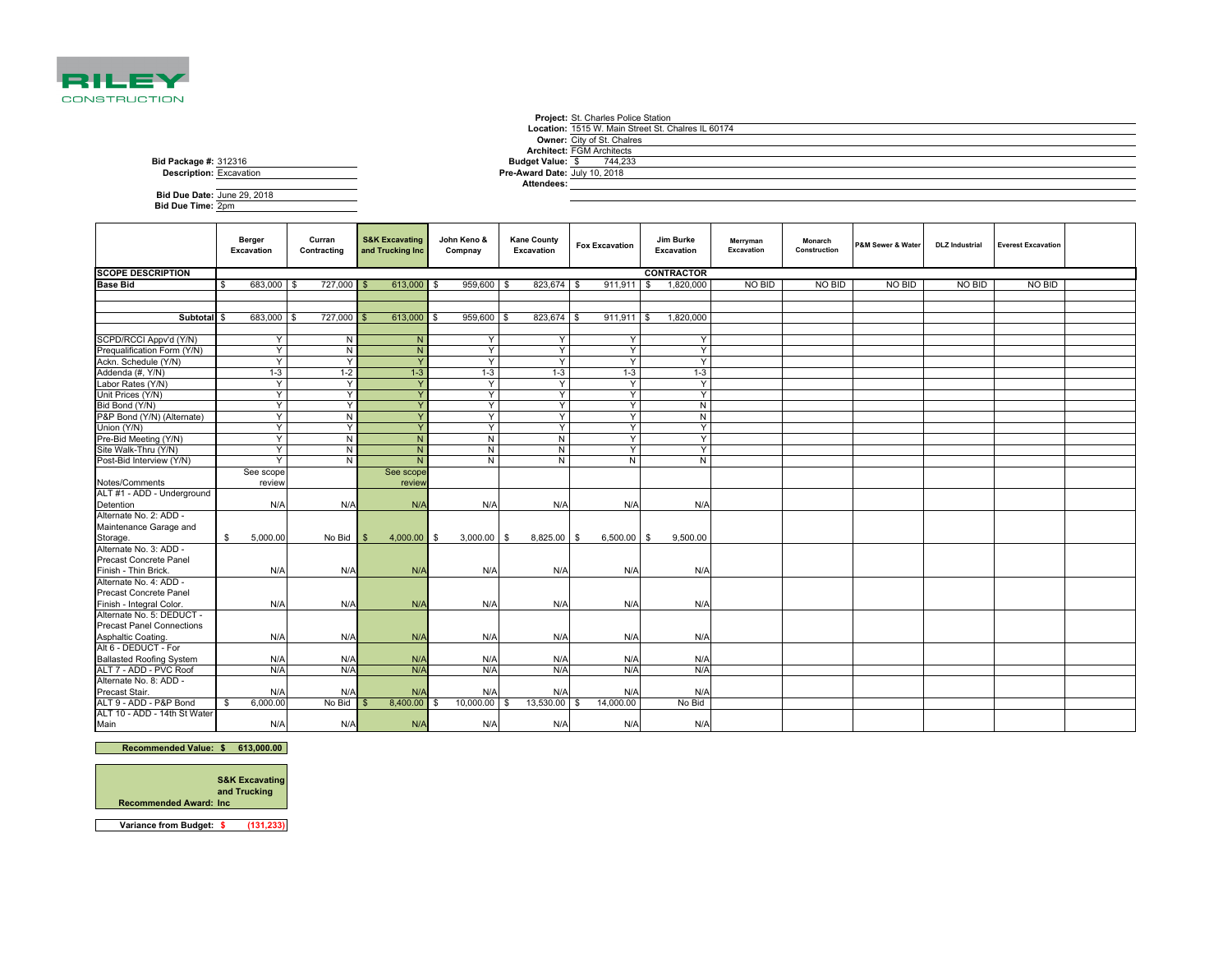

|                          | Project: St. Charles Police Station                |
|--------------------------|----------------------------------------------------|
|                          | Location: 1515 W. Main Street St. Chalres IL 60174 |
|                          | <b>Owner: City of St. Chalres</b>                  |
|                          | <b>Architect: FGM Architects</b>                   |
|                          | udget Value: \$2,446,221                           |
| Award Date: July 6, 2018 |                                                    |
|                          |                                                    |

**Bid Package #: Budget Value:Description: Pre-Award Date:** July 6, 2018330100 Operation and Maintenance of Utilities

**Attendees:**

| Bid Due Time: 2:00 PM<br><b>Stark and Sons</b><br>Concept Plumbing   Fox Excavating Inc<br>S&K<br>John Keno<br>Jim Burke<br>Berger<br><b>Trenching Inc</b><br>Inc<br><b>SCOPE DESCRIPTION</b><br><b>CONTRACTOR</b><br>$1,365,500$ \ \$<br>$1,791,935$ \$<br>$2.145.000$ \$<br>1,344,825<br>2,740,000<br><b>Base Bid</b><br>$1,656,000$ \$<br>$1,959,800$ \$<br>\$<br>\$ |  |
|-------------------------------------------------------------------------------------------------------------------------------------------------------------------------------------------------------------------------------------------------------------------------------------------------------------------------------------------------------------------------|--|
|                                                                                                                                                                                                                                                                                                                                                                         |  |
|                                                                                                                                                                                                                                                                                                                                                                         |  |
|                                                                                                                                                                                                                                                                                                                                                                         |  |
|                                                                                                                                                                                                                                                                                                                                                                         |  |
|                                                                                                                                                                                                                                                                                                                                                                         |  |
|                                                                                                                                                                                                                                                                                                                                                                         |  |
| 1.656.000<br>1,959,800<br>1,365,500<br>1,791,935<br>2,145,000<br>1,344,825<br>2,740,000<br>Subtotal<br>\$<br>\$<br>\$<br>\$<br>\$<br>\$                                                                                                                                                                                                                                 |  |
|                                                                                                                                                                                                                                                                                                                                                                         |  |
| SCPD/RCCI Appv'd (Y/N)<br>N<br>N<br>Y<br>N<br>Υ<br>Υ                                                                                                                                                                                                                                                                                                                    |  |
| Y<br>$\overline{N}$<br>Y<br>$\overline{N}$<br>$\overline{N}$<br>$\overline{Y}$<br>Y<br>Prequalification Form (Y/N)                                                                                                                                                                                                                                                      |  |
| Y<br>Y<br>Y<br>Y<br>Υ<br>Y<br>Y<br>Ackn. Schedule (Y/N)                                                                                                                                                                                                                                                                                                                 |  |
| Addenda (#, Y/N)<br>$1 - 3$<br>$1 - 3$<br>$1 - 3$<br>$1 - 3$<br>Y<br>$1 - 3$<br>$1 - 3$                                                                                                                                                                                                                                                                                 |  |
| _abor Rates (Y/N)<br>Y<br>Y<br>Y<br>Υ<br>Υ<br>Y<br>Y                                                                                                                                                                                                                                                                                                                    |  |
| Y<br>Y<br>Y<br>Y<br>Y<br>Y<br>N<br>Bid Bond (Y/N)                                                                                                                                                                                                                                                                                                                       |  |
| Y<br>Y<br>P&P Bond (Y/N) (Alternate)<br>Y<br>Y<br>Y<br>Ÿ<br>N                                                                                                                                                                                                                                                                                                           |  |
| Y<br>Y<br>Y<br>Υ<br>Ÿ<br>Y<br>Union (Y/N)<br>Y                                                                                                                                                                                                                                                                                                                          |  |
| Pre-Bid Meeting (Y/N)<br>$\overline{N}$<br>N<br>N<br>N<br>Y<br>Y<br>Y                                                                                                                                                                                                                                                                                                   |  |
| $\overline{N}$<br>N<br>Y<br>Site Walk-Thru (Y/N)<br>N<br>N<br>Y<br>Ÿ                                                                                                                                                                                                                                                                                                    |  |
| $\overline{Y}$<br>Y<br>N<br>N<br>N<br>Y<br>Post-Bid Interview (Y/N)<br>N                                                                                                                                                                                                                                                                                                |  |
| See scope                                                                                                                                                                                                                                                                                                                                                               |  |
| See scope review<br>Notes/Comments<br>review<br>See scope review                                                                                                                                                                                                                                                                                                        |  |
| ALT #1 - ADD - Underground                                                                                                                                                                                                                                                                                                                                              |  |
| Detention<br>\$<br>555,000.00 \$<br>533,300.00 \$<br>484,360.00<br>492,617.00<br><b>S</b><br>640,000.00<br>431,100.00<br>192,500.00<br>\$<br>\$<br>\$                                                                                                                                                                                                                   |  |
| Alternate No. 2: ADD - Maintenance                                                                                                                                                                                                                                                                                                                                      |  |
| Garage and Storage.<br>N/A<br>N/A<br>N/A<br>N/A<br>N/A<br>N/A<br>N/A                                                                                                                                                                                                                                                                                                    |  |
| Alternate No. 3: ADD - Precast                                                                                                                                                                                                                                                                                                                                          |  |
| Concrete Panel Finish - Thin Brick.<br>N/A<br>N/A<br>N/A<br>N/A<br>N/A<br>N/A<br>N/A                                                                                                                                                                                                                                                                                    |  |
| Alternate No. 4: ADD - Precast                                                                                                                                                                                                                                                                                                                                          |  |
| Concrete Panel Finish - Integral                                                                                                                                                                                                                                                                                                                                        |  |
| N/A<br>N/A<br>N/A<br>Color.<br>N/A<br>N/A<br>N/A<br>N/A                                                                                                                                                                                                                                                                                                                 |  |
|                                                                                                                                                                                                                                                                                                                                                                         |  |
| Alternate No. 5: DEDUCT - Precast                                                                                                                                                                                                                                                                                                                                       |  |
| Panel Connections Asphaltic Coating.<br>N/A<br>N/A<br>N/A<br>N/A<br>N/A<br>N/A<br>N/A                                                                                                                                                                                                                                                                                   |  |
| Alt 6 - DEDUCT - For Ballasted                                                                                                                                                                                                                                                                                                                                          |  |
| Roofing System<br>N/A<br>N/A<br>N/A<br>N/A<br>N/A<br>N/A<br>N/A                                                                                                                                                                                                                                                                                                         |  |
| ALT 7 - ADD - PVC Roof<br>N/A<br>N/A<br>N/A<br>N/A<br>N/A<br>N/A<br>N/A                                                                                                                                                                                                                                                                                                 |  |
| Alternate No. 8: ADD - Precast Stair.<br>N/A<br>N/A<br>N/A<br>N/A<br>N/A<br>N/A<br>N/A                                                                                                                                                                                                                                                                                  |  |
| 15,000.00 \$<br>14,500.00<br>No Bid<br>ALT 9 - ADD - P&P Bond<br>\$<br>18,000.00<br>28.122.00<br>30.000.00<br>25,000.00<br>\$<br>\$<br>- \$                                                                                                                                                                                                                             |  |
| 148,000.00 \$<br>\$<br>ALT 10 - ADD - 14th St Water Main<br>228,000.00 \$<br>135,700.00<br>225,362.00<br>240,000.00<br>140,005.00<br>No Bid<br><b>S</b><br><b>S</b><br>$\mathbf{s}$                                                                                                                                                                                     |  |

**Recommended Value: \$ 1,344,825.00** 

**Recommended Award: Stark and Sons Trenching Inc** 

**Variance from Budget: \$ (1,101,396)**